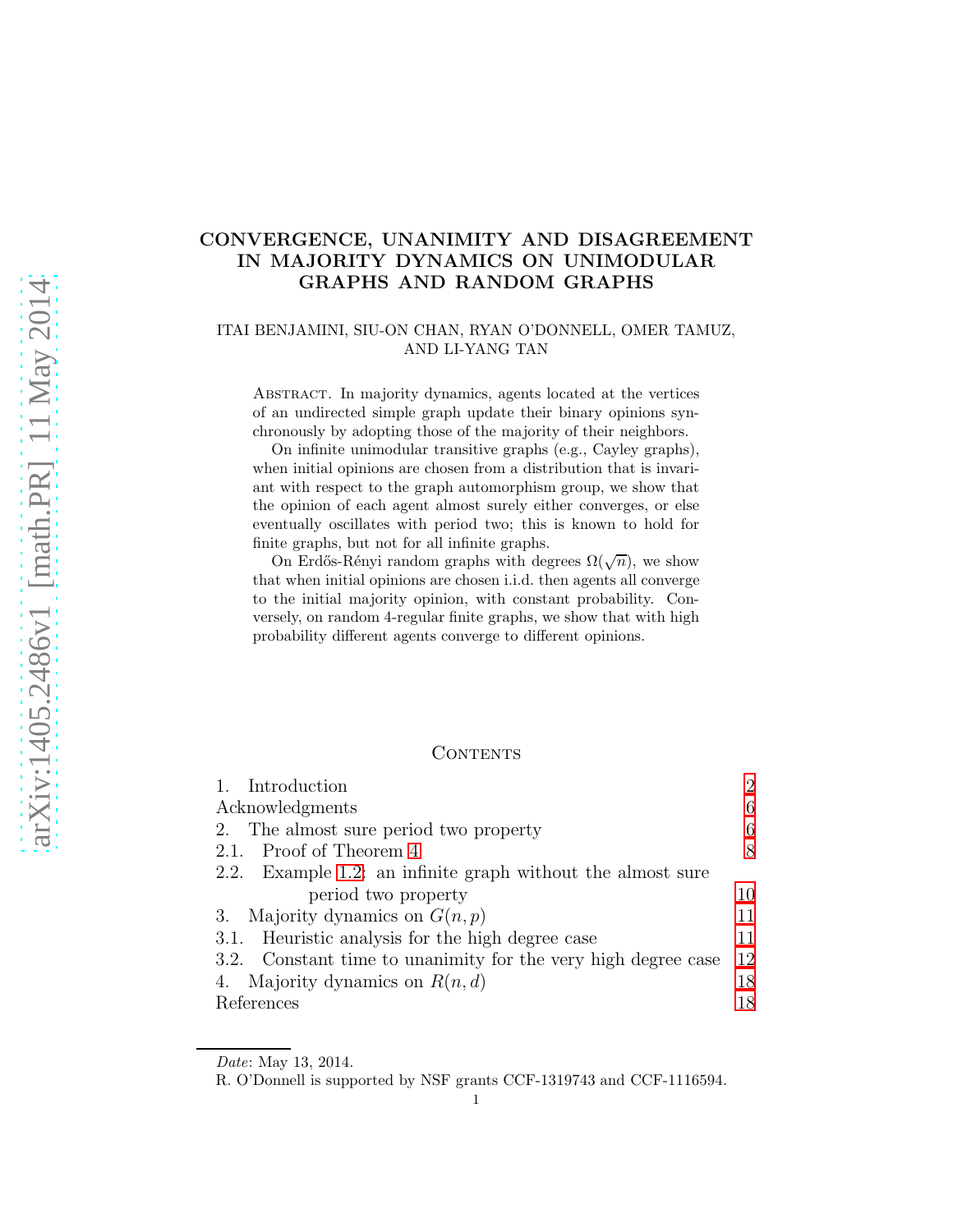### 1. INTRODUCTION

<span id="page-1-0"></span>Let  $G = (V, E)$  be a finite or countably infinite, locally finite, undirected simple graph. Consider time periods  $t \in \{0, 1, 2, \ldots\}$  and, for each time t and  $i \in V$ , let  $X_t(i) \in \{-1, +1\}$  be the opinion of vertex i at time t.

We define *majority dynamics* by

<span id="page-1-1"></span>(1.1) 
$$
X_{t+1}(i) = \operatorname{sgn} \sum_{j \in \partial(i)} X_t(j),
$$

where  $\partial(i)$  is the set of neighbors of i in G. To resolve (or avoid) ties, we either add or remove i from  $\partial(i)$  so that  $|\partial(i)|$  is odd. This ensures that the sum in the r.h.s. of  $(1.1)$  is never zero. Equivalently, we let ties be broken by reverting to the agent's existing opinion.

A well known result is the *period two property* of finite graphs, due to Goles and Olivos [\[8\]](#page-18-0).

**Theorem 1.1** (Goles and Olivos). For every finite graph  $G = (V, E)$ , initial opinions  $\{X_0(i)\}_{i\in V}$  and vertex i it holds that  $X_{t+2}(i) = X_t(i)$ for all sufficiently large t.

That is, every agent's opinion eventually converges, or else enters a cycle of length two.

This theorem also holds for some infinite graphs [\[7,](#page-18-1)[11\]](#page-18-2); in particular for those of bounded degree and subexponential growth, or slow enough exponential growth. In [\[15\]](#page-18-3) it is furthermore shown that on graphs of maximum degree d the number of times t for which  $X_{t+2}(i) \neq X_t(i)$  is at most

$$
\frac{d+1}{d-1} \cdot d \cdot \sum_{r=0}^{\infty} \left(\frac{d+1}{d-1}\right)^{-r} n_r(G,i),
$$

where  $n_r(G, i)$  is the number of vertices at graph distance r from i in G.

However, on some infinite graphs there exist initial configurations of the opinions such that no agent's opinion converges to any period; this is easy to construct on regular trees. A natural question is whether such configurations are "rare", in the sense that they appear with probability zero for some natural probability distribution on the initial configurations. In [\[9\]](#page-18-4) it was shown that on a regular trees, when initial opinions are chosen i.i.d. with sufficient bias towards  $+1$ , then all opinions converge to  $+1$  with probability one. It was shown also that this is not the case in some odd degree regular trees, when the bias is sufficiently small. However, the question of whether opinions converge at all when the bias is small was not addressed.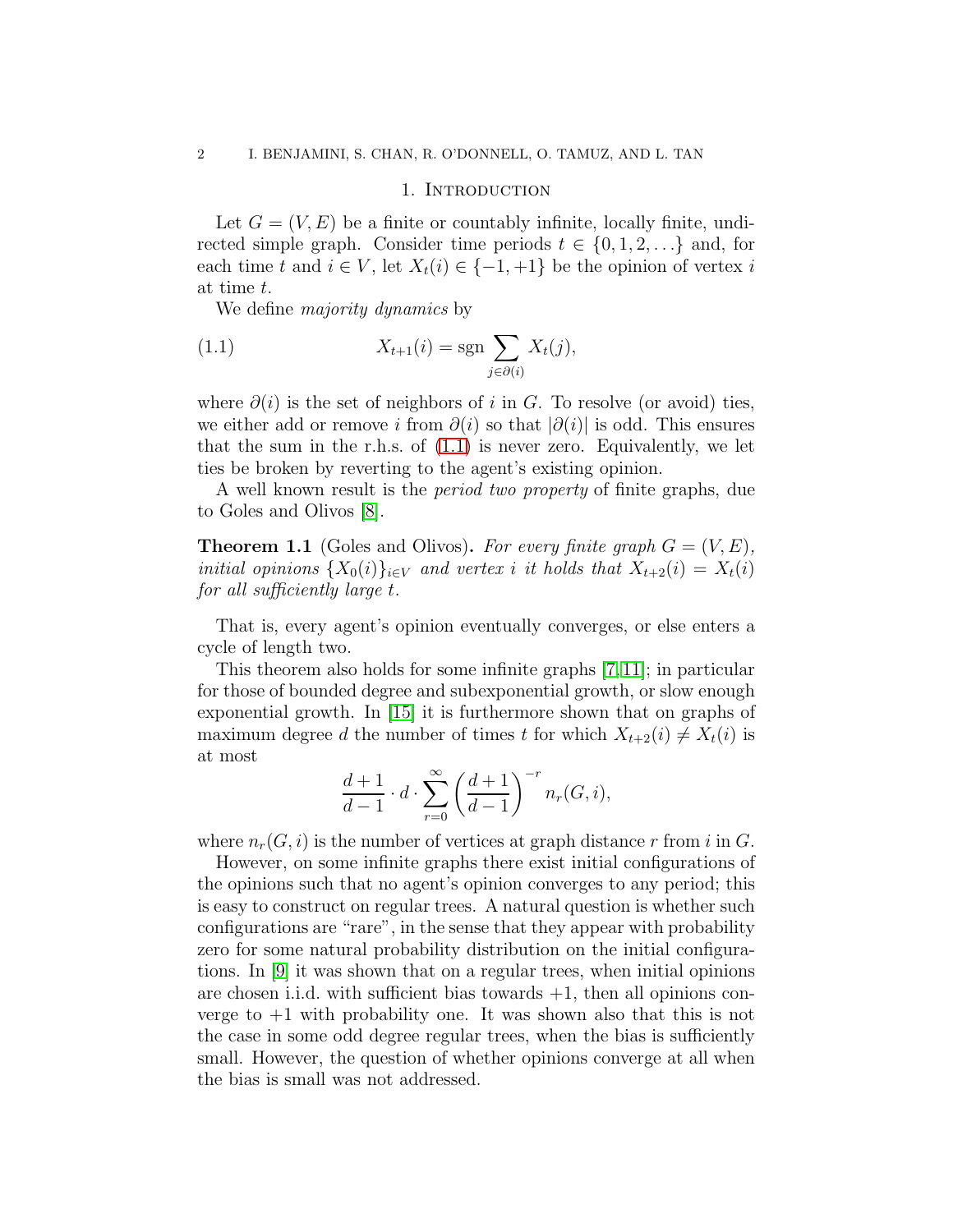We show that indeed opinions almost surely converge (or enter a cycle with period two) on regular trees, whenever the initial configuration is chosen i.i.d. In fact, we prove a much more general result.

A graph isomorphism between graphs  $G = (V, E)$  and  $G' = (V', E')$ is a bijection  $h: V \to V'$  such that  $(i, j) \in E$  iff  $(h(i), h(j)) \in E'$ . Intuitively, two graphs are isomorphic if they are equal, up to a renaming of the vertices.

The *automorphism group*  $Aut(G)$  is the set of isomorphisms from G to G, equipped with the operation of composition. G is said to be *transitive* if  $Aut(G)$  acts transitively on V. That is, if there is a single orbit  $V/G$ , or, equivalently, if for every  $i, j \in V$  there exists an  $h \in \text{Aut}(G)$  such that  $h(i) = j$ . G is said to be unimodular if  $\text{Aut}(G)$ is unimodular (see, e.g., Aldous and Lyons  $[1]$  $[1]$  $[1]$ )<sup>1</sup>. *G* is unimodular if and only i the following "mass transport principle" holds: informally, in every flow on the graph that is invariant to  $Aut(G)$ , the sum of what flows into a node is equal to the sum of what flows out. Formally, for every  $F: V \times V \to \mathbb{R}^+$  that is invariant with respect to the diagonal action of  $Aut(G)$  it holds that

$$
\sum_{j \in \partial(i)} f(i,j) = \sum_{j \in \partial(i)} f(j,i),
$$

where  $i \in V$  is arbitrary.

Many natural infinite trasitive graphs are unimodular. These include all Cayley graphs, all transitive amenable graphs, and, for example, transitive planar graphs with one end [\[10\]](#page-18-5).

Our first result is the following.

<span id="page-2-1"></span>Theorem 1 (The almost sure period two property for unimodular transitive graphs). Let G be a unimodular transitive graph, and let the agents' initial opinions  $\{X_0(i)\}_{i\in V}$  be chosen from a distribution that is  $Aut(G)$ -invariant. Then, under majority dynamics,

(1.2) 
$$
\mathbb{P}\left[\lim_{t} X_{t+2}(i) - X_{t}(i) = 0\right] = 1,
$$

and furthermore

$$
\mathbb{E} \left[ \# \{ t \, : \, X_{t+2}(i) \neq X_t(i) \} \right] \leq 2d,
$$

where d is the degree of G.

That is, each node's opinion almost surely converges to a cycle of period at most two.

<span id="page-2-0"></span><sup>&</sup>lt;sup>1</sup>See [\[1\]](#page-17-2) for an example (the "grandfather graph") of a transitive graph that is not unimodular.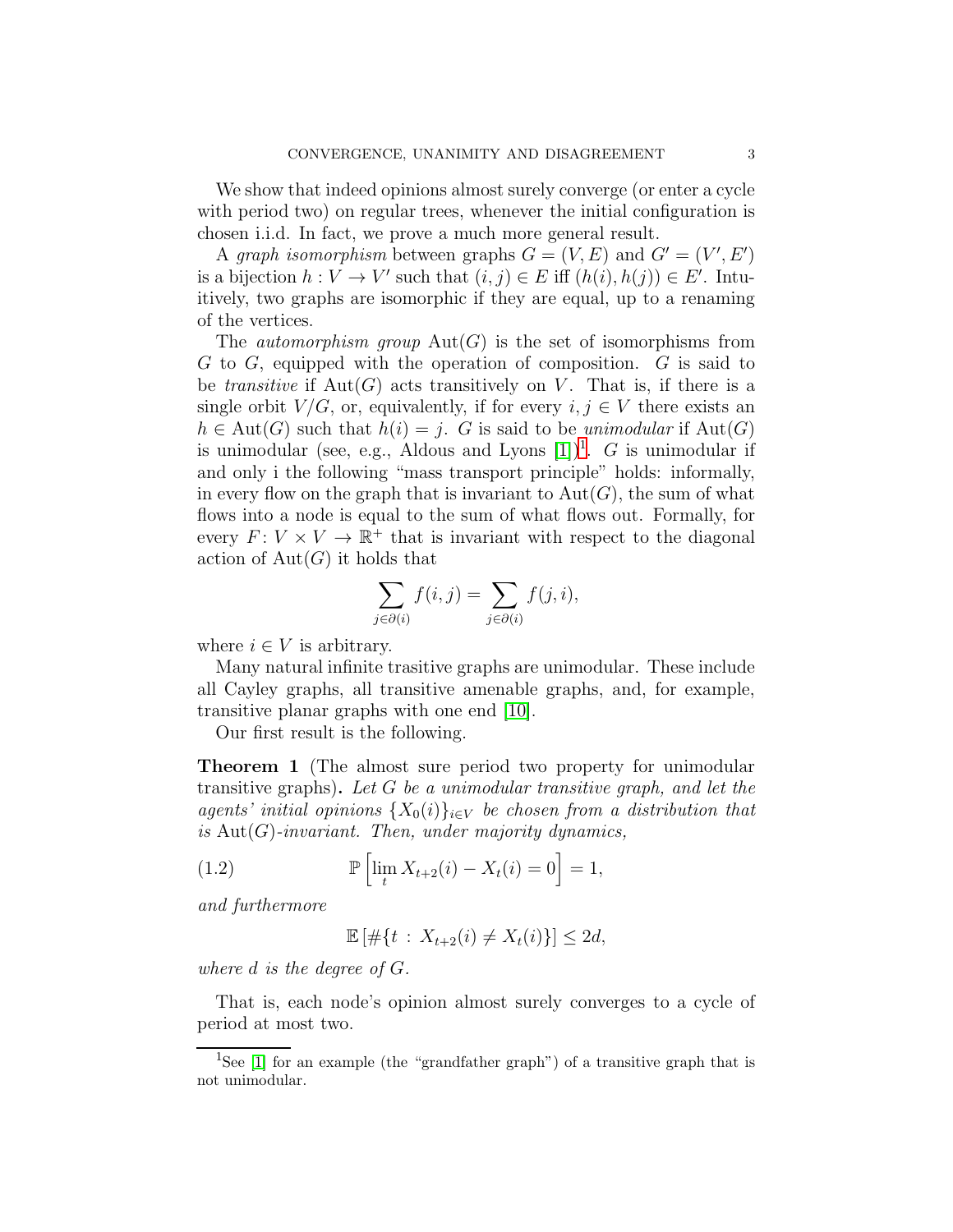In fact, this result is a special case of our Theorem [4](#page-7-0) below, which applies to unimodular random networks. These include many natural random graphs such as invariant percolation clusters, uniform infinite planar triangulations [\[4\]](#page-18-6) and any limit of finite graphs, in the sense of [\[5\]](#page-18-7); see Section [2](#page-5-1) for a formal definition. In fact, this is such a large family that one may guess that any graph has what we call the *almost* sure period two property: if initial opinions are chosen i.i.d. from the uniform distribution over  $\{-1, -1\}$ , then each node's opinion almost surely converges to a cycle of period at most two. This, however, is not true, as we show in the next example.

<span id="page-3-0"></span>**Example 1.2.** There exists an infinite graph G that does not have the almost sure period two property.

As a reading of the details of this example will reveal, this graph is not of bounded degree. We conjecture that

Conjecture 1.3. Every bounded degree graph has the almost sure period two property.

We next consider the process of majority dynamics on a random finite graph, where initial opinions  $\{X_0(i)\}_{i\in V}$  are chosen i.i.d. from the uniform distribution over  $\{-1, +1\}$ . Here convergence to period two is guaranteed by the Goles-Olivos Theorem. The question we tackle is whether agents all converge to the *same* opinion.

The Erdős-Rényi graph  $G(n, p)$  is the distribution over graphs with n vertices in which each edge exists independently with probability  $p$ . A random regular graph  $R(n, d)$  is the uniform distribution over all  $d$ -regular connected graphs with  $n$  vertices.

We first study  $G(n, p_n)$ , where  $p_n = \Omega(\sqrt{n})$ . Following the usual convention, we say that an event happens with high probability when it happens with probability that tends to one as  $n$  tends to infinity. Let  $\mu_0 = \arg_{i \in V} \{X_0(i)\}.$ 

<span id="page-3-1"></span>**Theorem 2** (Unanimity on high degree Erdős-Rényi graphs). Assume  $n \geq n_0$  and  $p \geq cn^{-1/2}$ , where  $n_0, c > 0$  are sufficiently large universal constants. Then with probability at least .4 over the choice of  $G \sim$  $G(n, p)$  and the initial opinions, the vertices unanimously hold opinion  $sgn(\mu_0)$  at time 4.

Next, we consider  $R(n, d)$ , with  $d = 4$ . In this setting we prove the following result. We say that *unanimity* is reached at time  $t$  when  $X_t(i) = X_t(j)$  for all  $i, j \in V$ .

<span id="page-3-2"></span>**Theorem 3** (Disagreement on random regular low degree graphs). Let  $G_n$  be drawn from  $R(n, 4)$ , or be any sequence of 4-regular expanders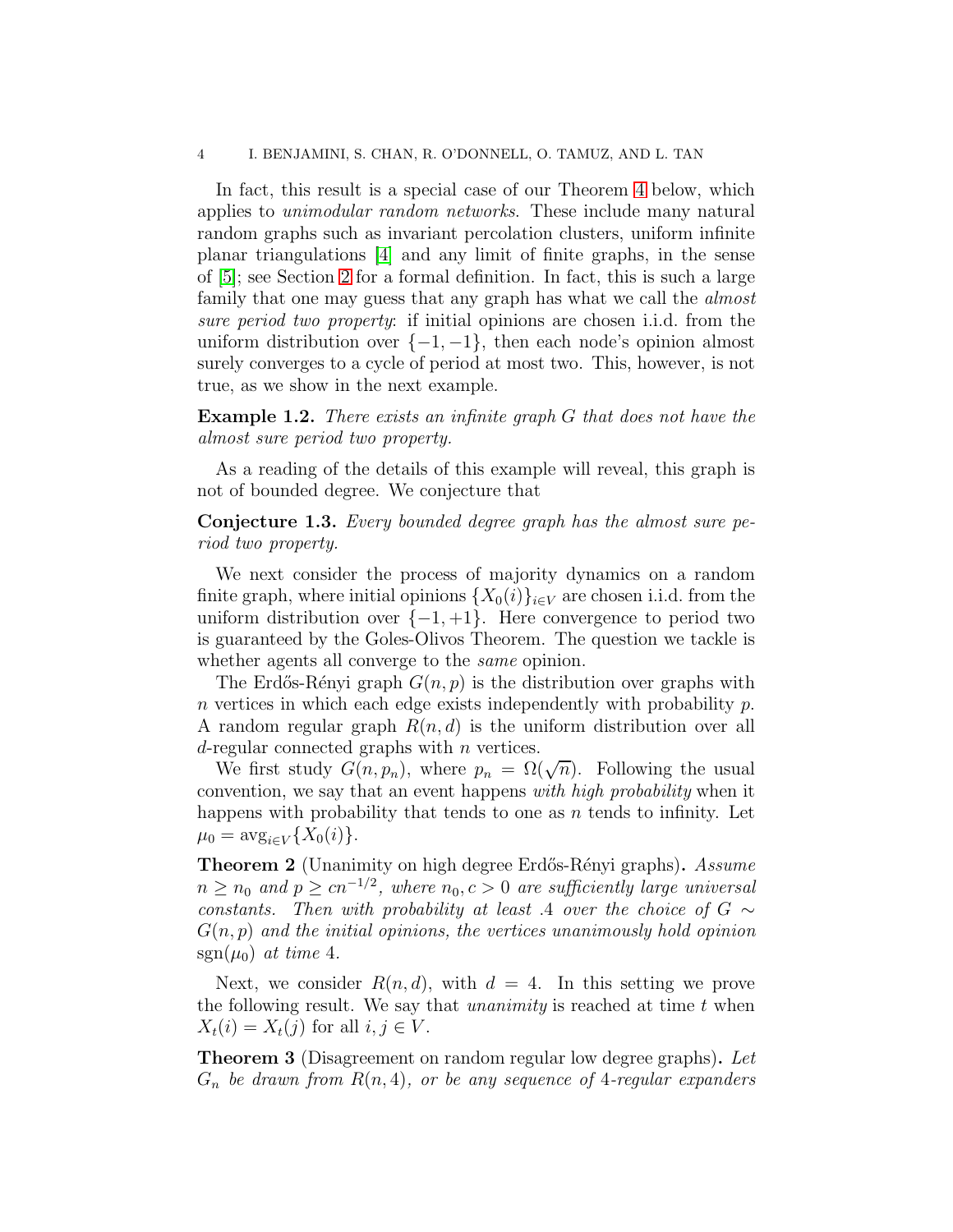with growing girth. Choose the initial opinions independently with probability  $1/3 < p < 2/3$ . Then, with high probability, unanimity is not reached at any time.

The following result on finite graphs is an immediate corollary of Theorem [4,](#page-7-0) which is a statement on infinite graphs.

**Corollary 1.4.** Let G be drawn from  $R(n,d)$  with  $d \geq 3$ , or from  $G(n, d/n)$  with  $d > 1$ .

Then for every  $\varepsilon > 0$  there exists a time t such that, with high probability,  $X_{t+2}(i) = X_t(i)$  for all  $i \in V$  except a set of size  $\varepsilon \cdot |V|$ . Furthermore, at this time t, the fraction of nodes for which  $X_t(i) = 1$ is, with high probability, in  $[1/2 - \varepsilon, 1/2 + \varepsilon]$ .

Hence at some time  $t$  almost all nodes will have already reached period at most two (at least temporarily), and without having reached agreement. This, together with the results above, motivates the following conjecture.

**Conjecture 1.5.** Let G be drawn from  $G(n, d_n/n)$ .

- When  $d_n$  is a bounded, then for every  $\varepsilon > 0$ , with high probability, the fraction of nodes for which  $\lim_{t} X_{2t}(i) = +1$  will be in  $[1/2 - \varepsilon, 1/2 + \varepsilon].$
- When  $d_n \to \infty$ , then for every  $\varepsilon > 0$ , with high probability, the fraction of nodes for which  $\lim_{t} X_{2t}(i) = +1$  will be in  $[0, \varepsilon] \cup$  $|1 - \varepsilon, 1|$ .

That is, stark disagreement is reached for constant degrees, and unanimity is reached for super-constant degrees. An alternative, equally reasonable conjecture stipulates that this phase transition occurs, in fact, when degrees become high enough so that locally the graph ceases to resemble a tree.

Given a vertex  $i$  in a large finite transitive graph and random uniform initial opinions, consider the Boolean function which is the eventual opinion of the majority dynamics at  $i$ , say at even times. An interesting question is whether this function is local; that is, is it determined with high probability by the initial opinions in a bounded neighbourhood of i? If it is non-local, can it be *noise-sensitive* [\[14\]](#page-18-8) or it is correlated with the majority of the initial opinions? Our results so far heuristically suggest that in the bounded degree regime, majority dynamics is local, while when the degrees are growing fast enough the majority of the initial opinions determines the final outcome. In this respect we still did not find (or even conjecturally suggest) a family of graphs in which more interesting global behaviour occurs, such as in noise-sensitive Boolean functions. Indeed, we are curious to know if such a family exists.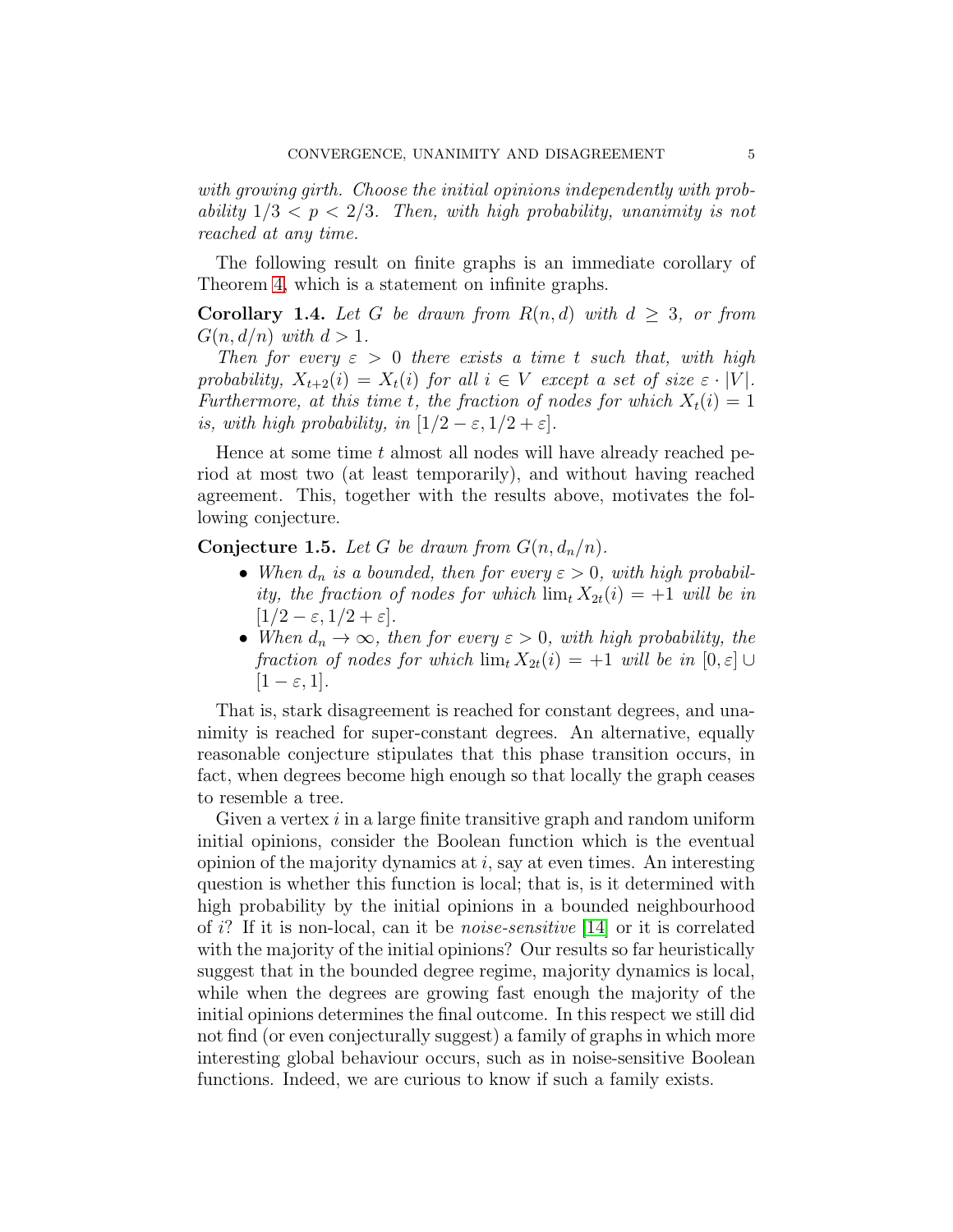## <span id="page-5-0"></span>**ACKNOWLEDGMENTS**

The authors would like to thank Microsoft Research New England, where this research work was substantially performed.

# 2. The almost sure period two property

<span id="page-5-1"></span>In this section we shall consider *generalized majority dynamics*, or weighted majority dynamics. In this case we fix a function  $w:E\to\mathbb{R}^+$ and let

<span id="page-5-2"></span>(2.1) 
$$
X_{t+1}(i) = \operatorname{sgn} \sum_{j \in \partial(i)} X_t(j) \cdot w(i,j).
$$

Note that  $w(i, j) = w(j, i)$ , since w is a function of the (undirected) edges. Note also that  $w(i, i)$  is possibly positive. We here too assume that  $w$  is chosen so that the sum in the r.h.s. can never be zero.

A network is a triplet  $N = (G, w, X)$ , where  $G = (V, E)$  is a graph as above,  $X: V \to \{-1, +1\}$  is a labeling of the nodes, and  $w: E \to \mathbb{R}^+$ is a weighting of the edges.

In the context of networks, we think of the process of generalized majority dynamics as a sequence of networks  $\{N_t\}$ , which all share the same graph  $G_t = G = (V, E)$  and edge weights  $w_t = w$ , and where the node labels  $X_t$  are updated by  $(2.1)$ .

A rooted network is a pair  $(N, i)$  with N a network and  $i \in V$ . An isomorphism between two rooted networks  $(N, i)$  and  $(N', i')$  is a graph isomorphism h between G and G' such that  $h(i) = i'$ ,  $X = X' \circ h$  and  $w = w' \circ h$ , where we here extend h to a bijection from E to E'. A directed edge rooted network is a triplet  $(N, i, j)$  with  $(i, j) \in E$ . Isomorphisms of directed edge rooted networks are defined similarly to those of rooted networks.

A rooted network isomorphism class  $[N, i]$  is the set of rooted graphs isomorphic to  $(N, i)$ . The set of connected, rooted network isomorphism classes, which we shall denote by  $\mathcal{G}_{\bullet}$ , is equipped with the natural topology of convergence of finite balls around the root (see  $(2,5)$ ). This topology provides a Borel structure for probability measures on this space.

A random network, or, more precisely, a random rooted network isomorphism class (we shall use the former term), is a rooted-networkisomorphism-class-valued random variable  $[N, I]$ ; its distribution is a measure on  $\mathcal{G}_{\bullet}$ . Denote by  $\mathcal{G}_{\bullet\bullet}$  the space of isomorphism classes of directed edge rooted networks  $[N, i, j]$ .  $[N, I]$  is a unimodular random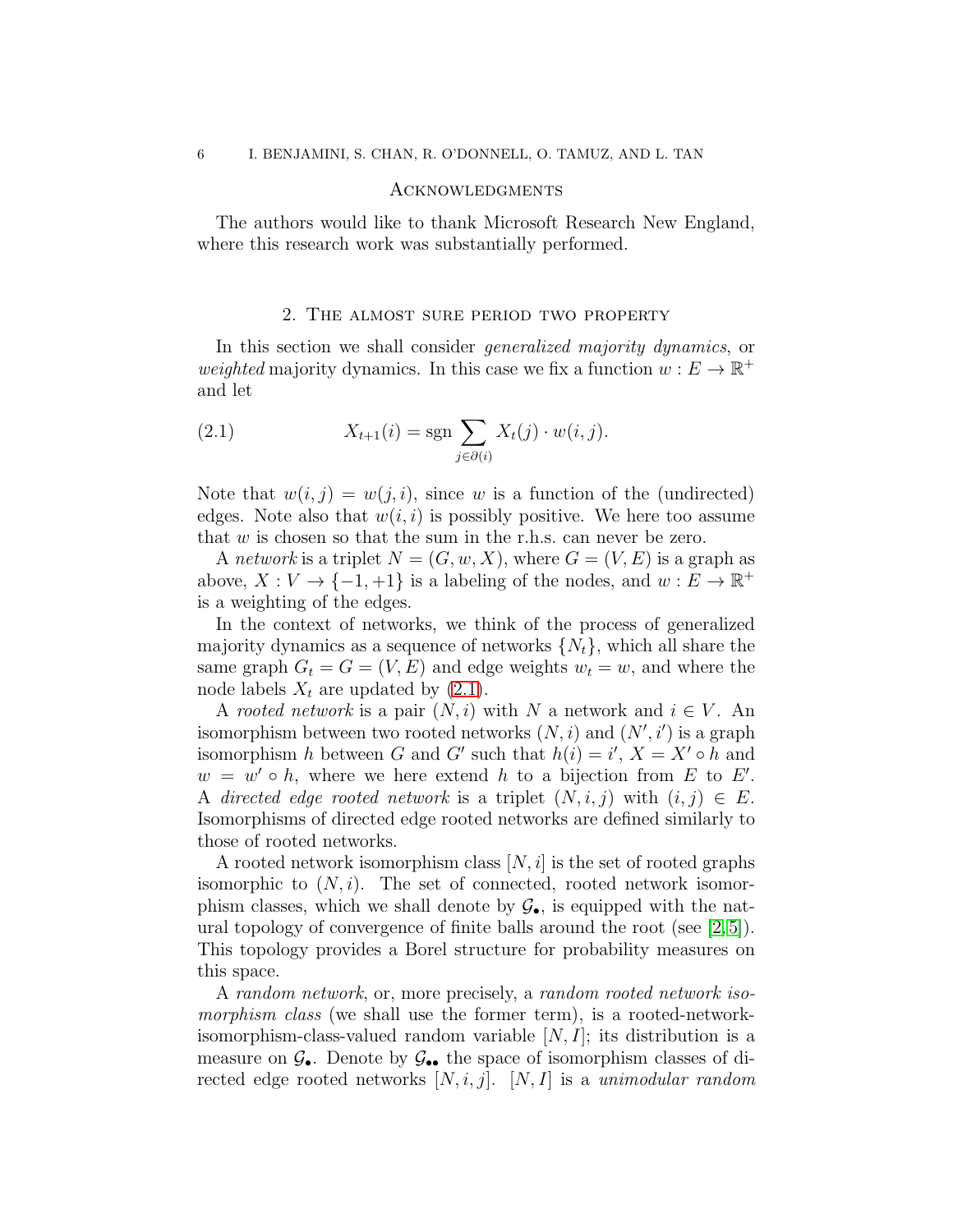$network$  if, for every Borel  $f:\mathcal{G}_{\bullet\bullet}\rightarrow[0,\infty],$  it holds that

(2.2) 
$$
\mathbb{E}\left[\sum_{j\in\partial(I)}f(N,I,j)\right]=\mathbb{E}\left[\sum_{j\in\partial(I)}f(N,j,I)\right].
$$

We direct the reader to Aldous and Lyons [\[1\]](#page-17-2) for an excellent discussion of this definition.

Let  $\{[N_t, I]\}_{t \in \mathbb{N}}$  be a sequence of random networks defined as follows. Fix some random network  $[N_0, I] = [G, w, X_0, I]$ . For  $t > 0$ , let  $[N_t, I] = [G, w, X_t, I],$  where

<span id="page-6-0"></span>(2.3) 
$$
X_{t}(i) = \text{sgn} \sum_{j \in \partial(i)} X_{t-1}(j) \cdot w(i, j).
$$

This sequence of random networks is coupled to share the same (random) graph, weights and root; only the labeling of the nodes  $X_t$  changes with time. We say that such a sequence is *related by generalized majority dynamics*. We impose the condition that  $w$  is such that almost surely no ties occur (i.e., the sum in  $(2.3)$  is nonzero).

**Claim 2.1.** If  $[N_0, I]$  is a unimodular random network then so is  $[N_t, I]$ , for all  $t \in \mathbb{N}$ .

This follows immediately from the fact that the majority dynamics map  $(G, w, X_{t-1}) \mapsto X_t(i)$  given by  $(2.3)$  is indeed a function of the rooted network isomorphism class  $[N_{t-1}, i] \in \mathcal{G}_{\bullet}$ .

For  $W, \varepsilon > 0$  we say that (the weights w of) a random network  $[N, I]$ is  $(\varepsilon, W)$ -regular if the following two conditions hold. First, we require that

$$
\mathbb{E}\left[\sum_{j\in\partial(I)} w(I,j)\right] \leq W.
$$

Note that in the case that  $w$  is the constant function one, this is equivalent to having finite expected degree. Next, we require that

$$
\min_{x \in \{-1, +1\}^{\partial(I)}} \left| \sum_{j \in \partial(I)} X_t(j) w(i, j) \right| \ge \varepsilon
$$

almost surely. This is an "ellipticity" condition that translates to requiring that one is always  $\varepsilon$ -far from a tie. In the case that w is the constant function one and degrees are odd, this holds with  $\varepsilon = 1$ .

We are now ready to state our main result of this section, which is a generalization of Theorem [1](#page-2-1) from a fixed unimodular graph setting to a unimodular random network setting.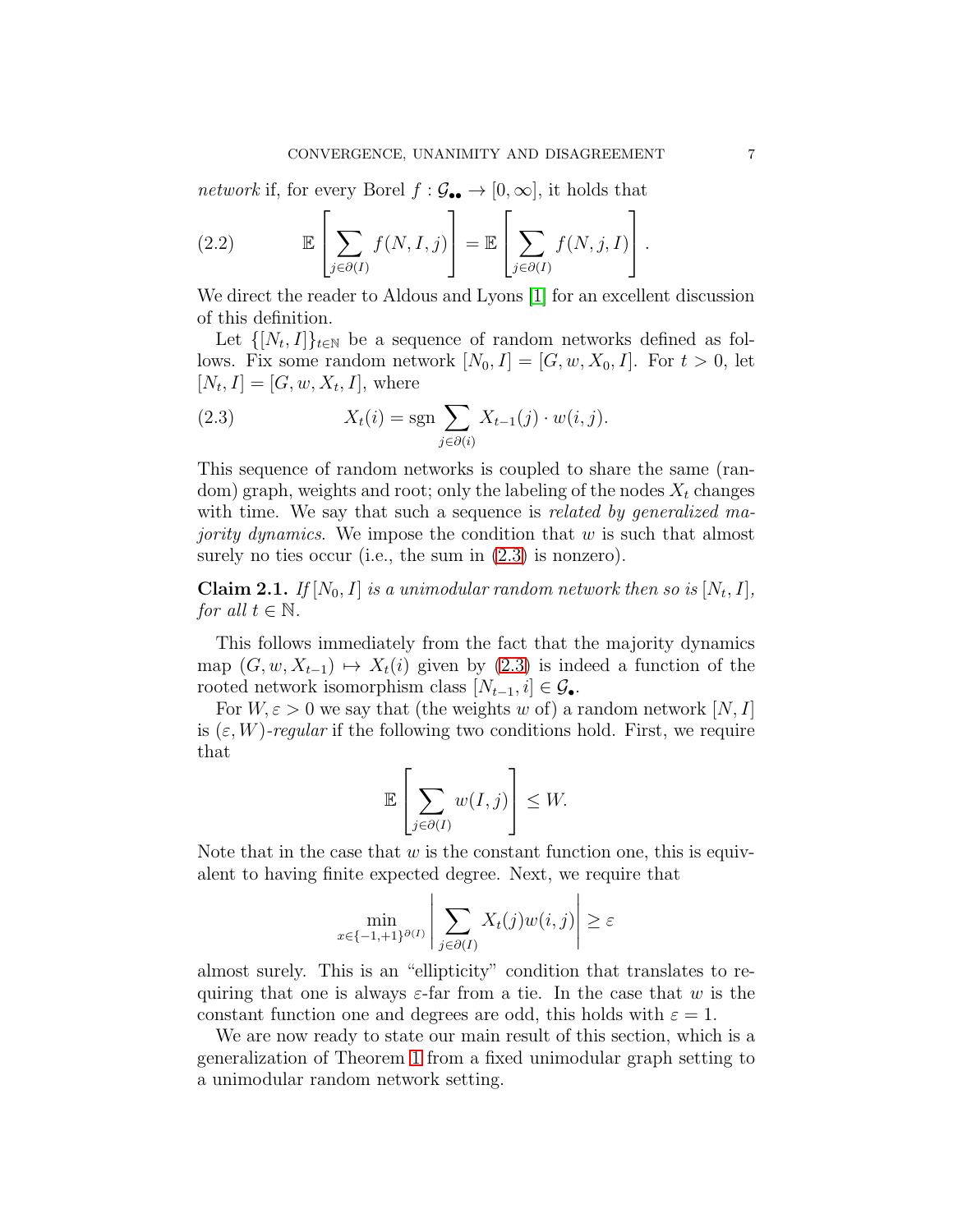<span id="page-7-0"></span>**Theorem 4.** Let  $\{[N_t, I]\}$  be a sequence of  $(\varepsilon, W)$ -regular, unimodular random networks related by majority dynamics. Then

(2.4) 
$$
\mathbb{P}\left[\lim_{t} X_{t+2}(I) - X_{t}(I) = 0\right] = 1,
$$

and furthermore

$$
\mathbb{E}\left[\#\{t\,:\,X_{t+2}(I)\neq X_t(I)\}\right]\leq \frac{2W}{\varepsilon}.
$$

Before proving this theorem, we show that it implies Theorem [1.](#page-2-1) When the underlying graph of a random network is a fixed transitive unimodular graph, and when the distribution of the labels  $X_t(i)$  is invariant to the automorphism group of this graph, then this random network is a unimodular random network [\[1\]](#page-17-2). Furthermore, since majority dynamics is generalized majority dynamics with weights 1, this random network is  $(1, d)$ -regular, where d is the degree. Hence Theorem [1](#page-2-1) follows.

<span id="page-7-1"></span>2.1. Proof of Theorem [4.](#page-7-0) In this section we prove Theorem [4.](#page-7-0) Our proof follows the idea of the proof of the period two property for finite graphs by Goles and Olivos [\[8\]](#page-18-0).

Let  $\{[N_t, I]\}$  be a sequence of finite expected weighted degree, unimodular random networks related by majority dynamics.

Define the function  $f : \mathcal{G}_{\bullet \bullet} \to [0, \infty]$  by

$$
f(N, i, j) = w(i, j) \left( 1 + X_j \operatorname{sgn} \sum_{k \in \partial(i)} w(i, k) X_k \right),
$$

where  $N = (G, w, X)$  is a network and  $(i, j)$  is an edge in G. If  $[N, I]$ is unimodular then

<span id="page-7-2"></span>(2.5) 
$$
\mathbb{E}\left[\sum_{j\in\partial(I)}f(N,I,j)\right]=\mathbb{E}\left[\sum_{j\in\partial(I)}f(N,j,I)\right].
$$

Note that  $X_{t+1}(i) = \text{sgn}\sum_{k\in\partial(i)} w(i,k)X_k$ , and so

$$
f(N_t, I, j) = w(I, j) (1 + X_{t+1}(I)X_t(j))
$$

and

$$
f(N_t, j, I) = w(I, j) (1 + X_{t+1}(j)X_t(I)).
$$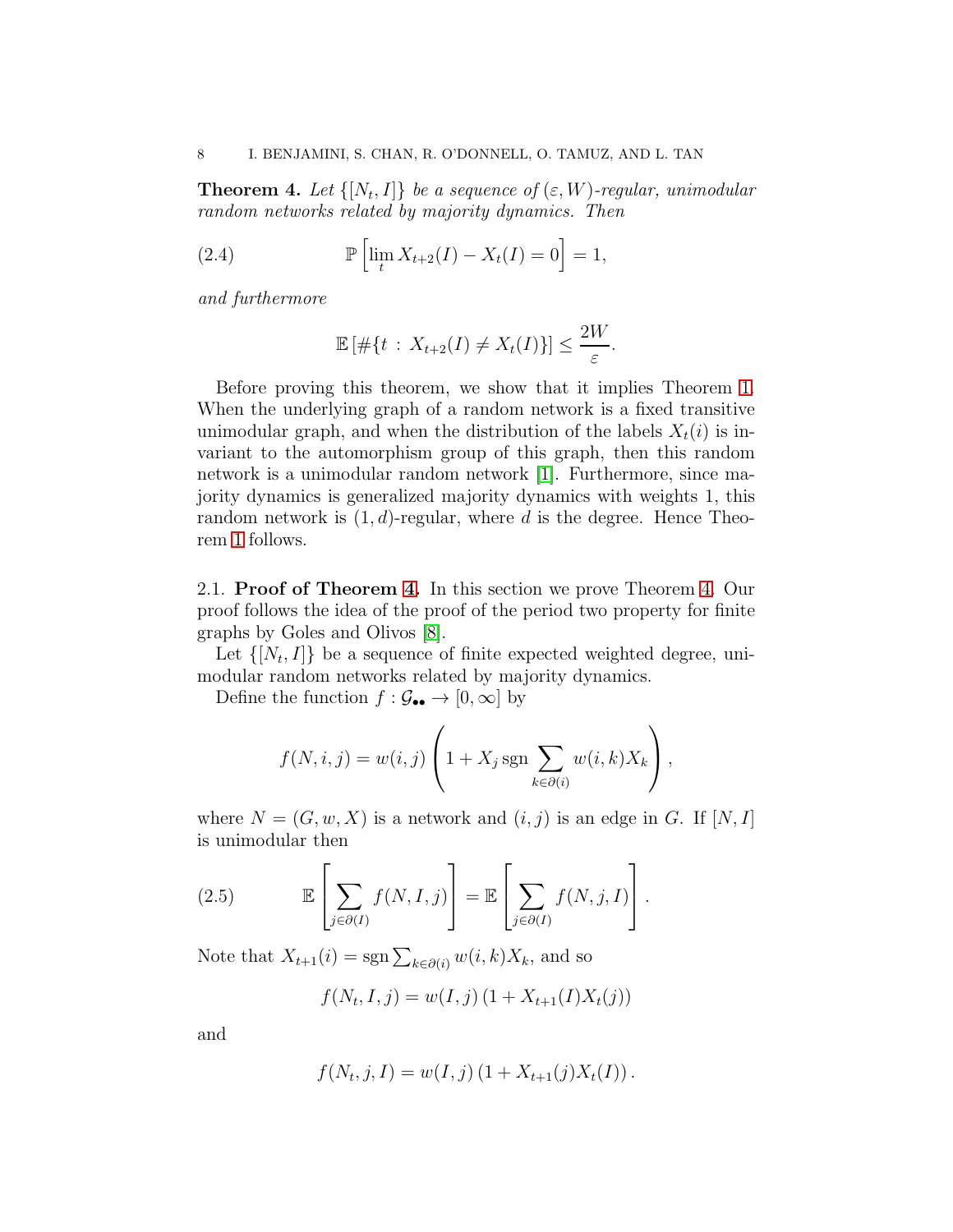Hence we can write [2.5](#page-7-2) for  $N_t$  as

<span id="page-8-0"></span>(2.6)  

$$
\mathbb{E}\left[\sum_{j\in\partial(I)} w(I,j)X_{t+1}(I)X_t(j)\right] = \mathbb{E}\left[\sum_{j\in\partial(I)} w(I,j)X_{t+1}(j)X_t(I)\right].
$$

Next, we define a "potential"

$$
\ell_t = \frac{1}{4} \mathbb{E} \left[ \sum_{j \in \partial(I)} w(I,j) \left( X_{t+1}(I) - X_t(j) \right)^2 \right].
$$

Note that  $\ell_t$  is positive for all  $t$ , and also that it is finite for all  $t$ , since it is bounded from above by W, as a consequence of the  $(\varepsilon, W)$ -regularity of  $w$ .

We would like to show that  $\ell$  is non-increasing. By definition,

$$
\ell_t - \ell_{t-1} = -\frac{1}{2} \mathbb{E} \left[ \sum_{j \in \partial(I)} w(I,j) X_{t+1}(I) X_t(j) \right] + \frac{1}{2} \mathbb{E} \left[ \sum_{j \in \partial(I)} w(I,j) X_t(I) X_{t-1}(j) \right].
$$

By  $(2.6)$  we can, in the expectation on the right, switch the roles of I and  $j$ . Rearranging, we get

$$
\ell_t - \ell_{t-1} = -\frac{1}{2} \mathbb{E}\left[ \left( X_{t+1}(I) - X_{t-1}(I) \right) \sum_{j \in \partial(I)} w(I,j) X_t(j) \right].
$$

Now,  $X_{t+1}(I) = \text{sgn}\sum_{j\in\partial(I)} w(I, j)X_t(j)$ , and so

$$
(X_{t+1}(I) - X_{t-1}(I)) \sum_{j \in \partial(I)} w(I, j) X_t(j)
$$
  
=  $|X_{t+1}(I) - X_{t-1}(I)| \cdot \left| \sum_{j \in \partial(I)} w(I, j) X_t(j) \right|$   
=  $\mathbb{1}_{\{X_{t+1}(I) \neq X_{t-1}(I)\}} \cdot \left| \sum_{j \in \partial(I)} w(I, j) X_t(j) \right|$ .

Hence

$$
\ell_t - \ell_{t-1} = -\frac{1}{2} \mathbb{E} \left[ \mathbb{1}_{\{X_{t+1}(I) \neq X_{t-1}(I)\}} \cdot \left| \sum_{j \in \partial(I)} w(I,j) X_t(j) \right| \right],
$$

and we have shown that  $\ell_t$  is non-increasing.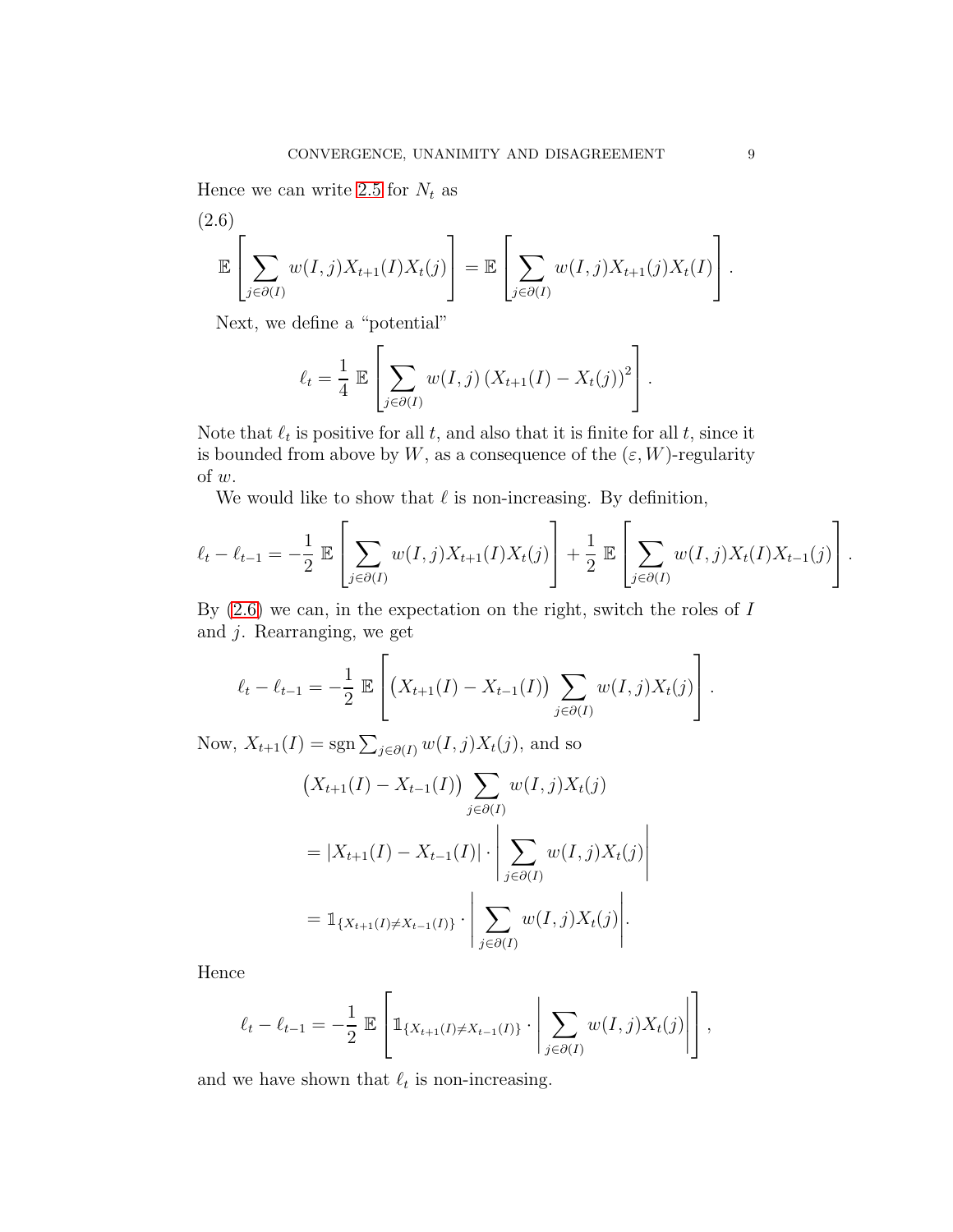#### 10 I. BENJAMINI, S. CHAN, R. O'DONNELL, O. TAMUZ, AND L. TAN

Now, by the  $(\varepsilon, W)$ -regularity of w we have that

$$
\left| \sum_{j \in \partial(I)} w(I,j) X_t(j) \right| \geq \varepsilon,
$$

and so

$$
\ell_t - \ell_{t-1} \leq -\frac{1}{2} \mathbb{P}\left[X_{t+1}(I) \neq X_{t-1}(I)\right] \cdot \varepsilon.
$$

Since  $\ell_1 \leq W$ , and since  $\ell_1 \geq \sum_{t=2}^{\infty} \ell_{t-1} - \ell_t = \ell_1 - \lim_{t \to \infty} \ell_t$ , we can conclude that

$$
\sum_{t=2}^{\infty} \mathbb{P}\left[X_{t+1}(I) \neq X_{t-1}(I)\right] \leq \frac{2W}{\varepsilon}.
$$

Hence

$$
\mathbb{E}\left[\#\{t\,:\,X_{t+2}(I)\neq X_t(I)\}\right]<\frac{2W}{\varepsilon},
$$

and by the Borel-Cantelli lemma

$$
\mathbb{P}\left[\lim_{t} X_{t+2}(I) - X_{t}(I) = 0\right] = 1.
$$

This completes the proof of Theorem [4.](#page-7-0)

<span id="page-9-0"></span>2.2. Example [1.2:](#page-3-0) an infinite graph without the almost sure period two property. Consider an infinite, locally finite graph defined as follows. Divide the set of nodes into "levels"  $L_1, L_2, \ldots$ , where level  $L_n$  has  $2^n - 1$  vertices. Connect each node in  $L_n$  with each of the nodes in  $L_{n-1}$ ,  $L_n$  and  $L_{n-1}$ , except for the nodes in  $L_0$ , which are connected only to  $L_1$ . It follows that

- Every pair of nodes in the same level have the same set of neighbours.
- The majority of the neighbors of  $i \in L_n$  are in  $L_{n+1}$ .

Therefore, for all n and for all  $i, j \in L_n$ , it holds that  $X_1(i) = X_1(j)$ . By induction, it follows that  $X_t(i) = X_t(j)$  for all  $t \geq 1$ , and we accordingly denote  $X_t(L_n) = X_t(i)$  for some  $i \in L_n$ . Furthermore,  $X_t(L_n) = X_{t-1}(L_{n+1})$  for  $t \geq 2$ , and so  $X_t(L_0) = X_1(L_{t+1})$  for  $t \geq 2$ . Finally,  $\{X_1(L_{3n})\}_{n\in\mathbb{N}}$  are independent random variables, each uniformly distributed over  $\{-1, +1\}$ . Hence so are the random variables  ${X_{3t-1}(L_0)}_{t\geq 1}$ , and the single node in  $L_0$  (and in fact all the other nodes too) does not converge to period two.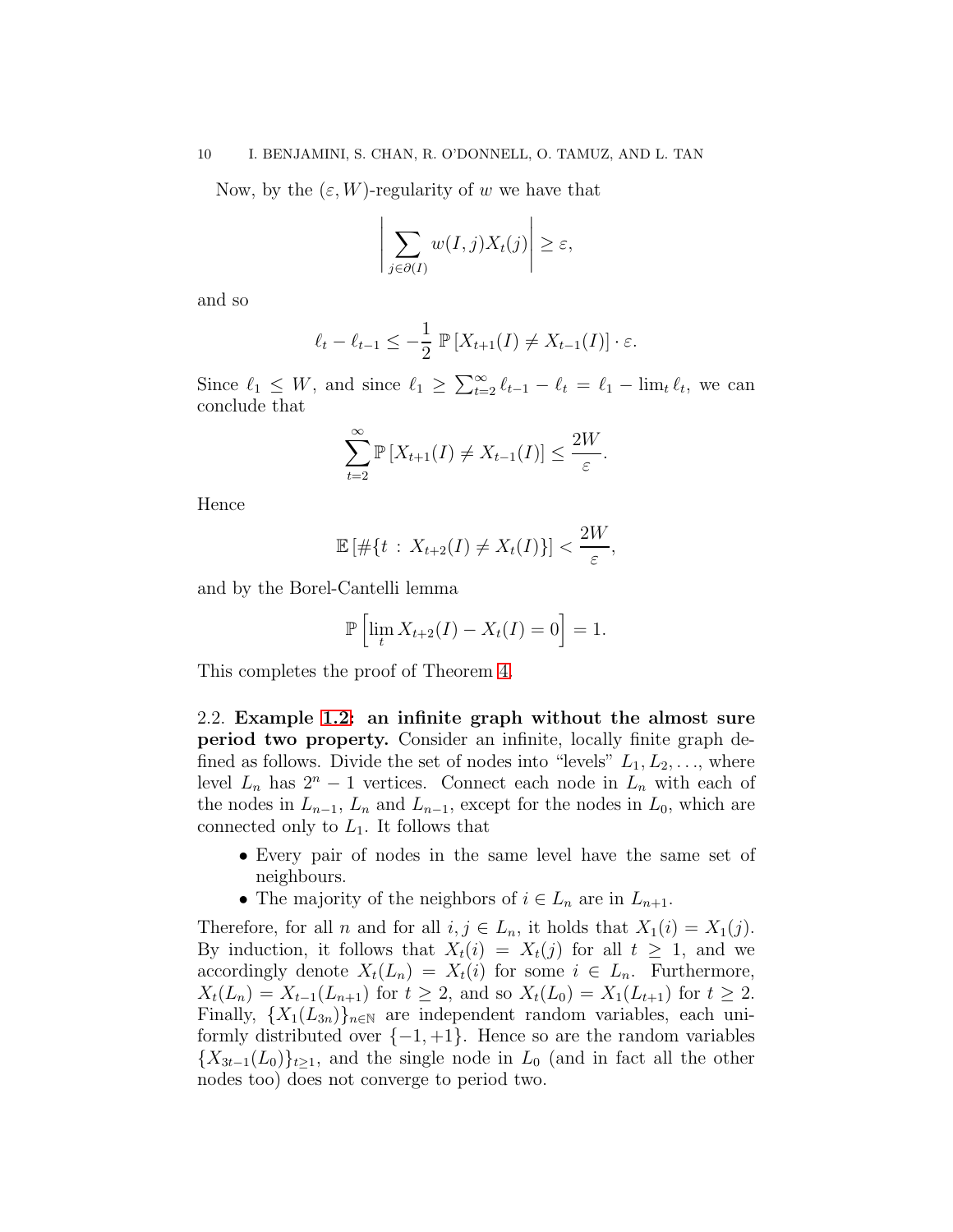# 3. MAJORITY DYNAMICS ON  $G(n, p)$

<span id="page-10-1"></span><span id="page-10-0"></span>3.1. Heuristic analysis for the high degree case. Herein we describe a "heuristic" analysis suggesting what should happen for majority dynamics in  $G(n, d_n/n)$  when  $d_n = \omega(1)$  is sufficiently large. We suggest the reader keep in mind the parameter range  $d_n = n^{\delta}$  where  $0 < \delta < 1$  is an absolute constant. Our heuristic reasoning will suggest that unanimity is reached at time roughly  $1/\delta + O(1)$ . Unfortunately, we will only be able to make some of this reasoning precise in the case that  $\delta \geq 1/2$ . That case is handled formally in Section [3.2.](#page-11-0)

The global mean at time t is defined to be  $\mu_t = \arg_{i \in V} \{X_t(i)\}.$  To analyze convergence to unanimity we will track the progression of  $\mu_t^2$ over time. The quantity is nonnegative and it is easy to estimate it initially:

# Proposition 3.1.  $\mathbb{E}[\mu_0^2] = \frac{1}{n}$ .

On the other hand, we also have  $\mu_t^2 \leq 1$  with equality if and only if there is unanimity at time  $t$ .

We suggest the following heuristic:<sup>[2](#page-10-2)</sup>

<span id="page-10-3"></span>**Heuristic 3.2.** In  $G(n, d_n/n)$ , assuming  $d = d_n = \omega(1)$  is sufficiently large, we expect  $\mu_{t+1}^2 \gtrsim d\mu_t^2$ , provided  $d\mu_t^2 \leq 1$ .

Granting this heuristic, we expect the sequence  $\mu_0^2, \mu_1^2, \mu_2^2, \ldots, \mu_t^2$  to behave (up to constant factors) as  $\frac{1}{n}$ ,  $\frac{d}{n}$  $\frac{d}{n}, \frac{d^2}{n}$  $\frac{d^2}{n}, \ldots, \frac{d^t}{n}$  $\frac{d^t}{n}$  until  $d^t \approx n$ . Once  $d^t$ is within a constant factor of  $n$  we expect to reach near-unanimity in one more step, and to reach perfect unanimity after an additional step. For these reasons, we suggest that for  $d_n = n^{\delta}$ , one may expect convergence to unanimity after  $\frac{1}{\delta} + O(1)$  steps. Our intuition for how well this heuristic should hold when  $\delta$  is "subconstant" is not very strong, but perhaps it indeed holds so long as  $d_n = \omega(1)$ .

The remainder of this section is devoted to giving some justification for Heuristic [3.2.](#page-10-3) Let us suppose that we have reached time  $t$  and that  $d\mu_t^2 \ll 1$ . Computing just the expectation we have

 $\mathbb{E} \left[ \mu_{t+1}^2 \right] = \arg_{i,j \in V} \mathbb{E} \left[ X_{t+1}(i) X_{t+1}(j) \right] \approx \arg_{i \neq j} \mathbb{E} \left[ X_{t+1}(i) X_{t+1}(j) \right].$ 

Here the approximation neglects the case  $i = j$ ; this only affects the average by an additive quantity on the order of  $\frac{1}{n}$ , which is negligible even compared to  $d\mu_1^2$ . In a random graph drawn from  $G(n, d/n)$  we

<span id="page-10-2"></span><sup>&</sup>lt;sup>2</sup>We here use the notation  $A \gtrsim B$  for  $A = \Omega(B)$ .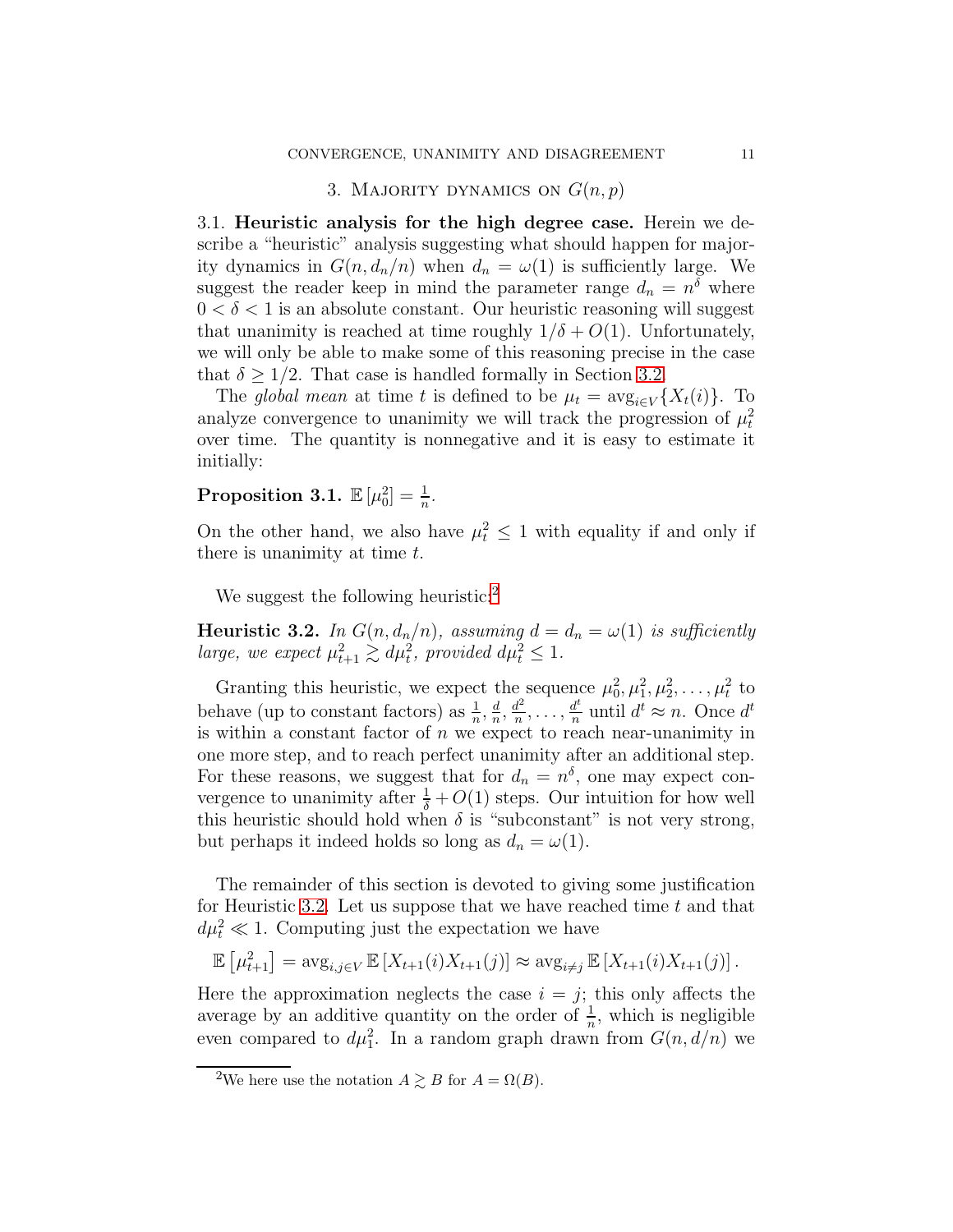#### 12 I. BENJAMINI, S. CHAN, R. O'DONNELL, O. TAMUZ, AND L. TAN

expect all pairs of distinct vertices  $i, j$  to behave similarly, so we simply consider  $\mathbb{E}[X_{t+1}(i)X_{t+1}(j)]$  for some fixed distinct  $i, j \in V$ .

Here we come to the weakest point in our heuristic justification; we imagine that the neighbors of i and j are "refreshed"  $-$  i.e., that we can view them as chosen anew from the  $G(n, d/n)$  model. For simplicity, we also assume that  $i$  and  $j$  both have exactly  $d$  neighbors (an odd number). We might also imagine that they have roughly  $\frac{d^2}{n}$  $\frac{d^2}{n}$  neighbors in common, though we won't use this. Under these assumptions we have

$$
\mathbb{E}\left[X_{t+1}(i)X_{t+1}(j)\right] = \mathbb{E}\left[\text{sgn}(R_1 + \cdots + R_d)\text{sgn}(S_1 + \cdots + S_d)\right]
$$

where  $R_1, \ldots, R_d$  are independent  $\{-1, +1\}$ -valued random variables with  $\mathbb{E}[R_i] = \mu_t$ , the same is true of  $S_1, \ldots, S_d$ , and we might assume that some  $\frac{d^2}{n}$  $\frac{d^2}{n}$  of the  $R_i$ 's and  $S_i$ 's are identical. In any case, by the FKG Inequality (say), we have

$$
\mathbb{E} [\text{sgn}(R_1 + \dots + R_d) \text{sgn}(S_1 + \dots + S_d)]
$$
  
\n
$$
\geq \mathbb{E} [\text{sgn}(R_1 + \dots + R_d)] \mathbb{E} [\text{sgn}(S_1 + \dots + S_d)].
$$

Thus to finish our heuristic justification of  $\mu_{t+1}^2 \geq d\mu_t^2$  it suffices to argue that

<span id="page-11-1"></span>(3.1) 
$$
|\mathbb{E}[\text{sgn}(R_1 + \cdots + R_d)]| \gtrsim \sqrt{d}|\mu_t|.
$$

Without loss of generality we assume  $\mu_t \geq 0$ . By the Central Limit Theorem,  $R_1 + \cdots + R_d$  is distributed essentially as  $Z \sim N(d\mu_t, d(1-\mu_t^2)) \approx$  $N(d\mu_t, d)$ . (We are already assuming  $d\mu_t^2 \ll 1$ , so  $\mu_t^2 \ll 1$  as well.) By the symmetry of normal random variables around their mean we have

$$
\mathbb{E}\left[\text{sgn}(Z)\right] = \mathbb{P}\left[0 \le Z \le 2\mathbb{E}\left[Z\right]\right] = \mathbb{P}\left[-\sqrt{d}\mu_t \le Z' \le \sqrt{d}\mu_t\right],
$$

where  $Z'$  is a standard normal random variable. This last quantity is asymptotic to  $\sqrt{\frac{2}{\pi}}$  $\frac{2}{\pi}$ .  $\sqrt{d}\mu_t$  assuming  $\sqrt{d}\mu_t \ll 1 \iff d\mu_t^2 \ll 1$ , "confirming"  $(3.1)$ 

<span id="page-11-0"></span>3.2. Constant time to unanimity for the very high degree case. In this section we give a precise argument supporting the heuristic analysis from Section [3.1](#page-10-1) in the case of  $G(n, p_n)$  when  $p = p_n \gg 1/\sqrt{n}$ . The main task is to analyze what happens at time 1; after that we can apply a result from [\[12\]](#page-18-9), relying on the fact that a random graph is a good expander. For simplicity we will assume n is odd, so that  $\mu_t$  is never 0.

<span id="page-11-2"></span>**Proposition 3.3.** (Assuming n is odd,)  $\mathbb{E} [\text{sgn}(\mu_0)\mu_1] \geq \frac{2}{\pi}$  $\frac{2}{\pi}\sqrt{p} - \frac{1}{n_v}$  $\frac{1}{n\sqrt{p}}.$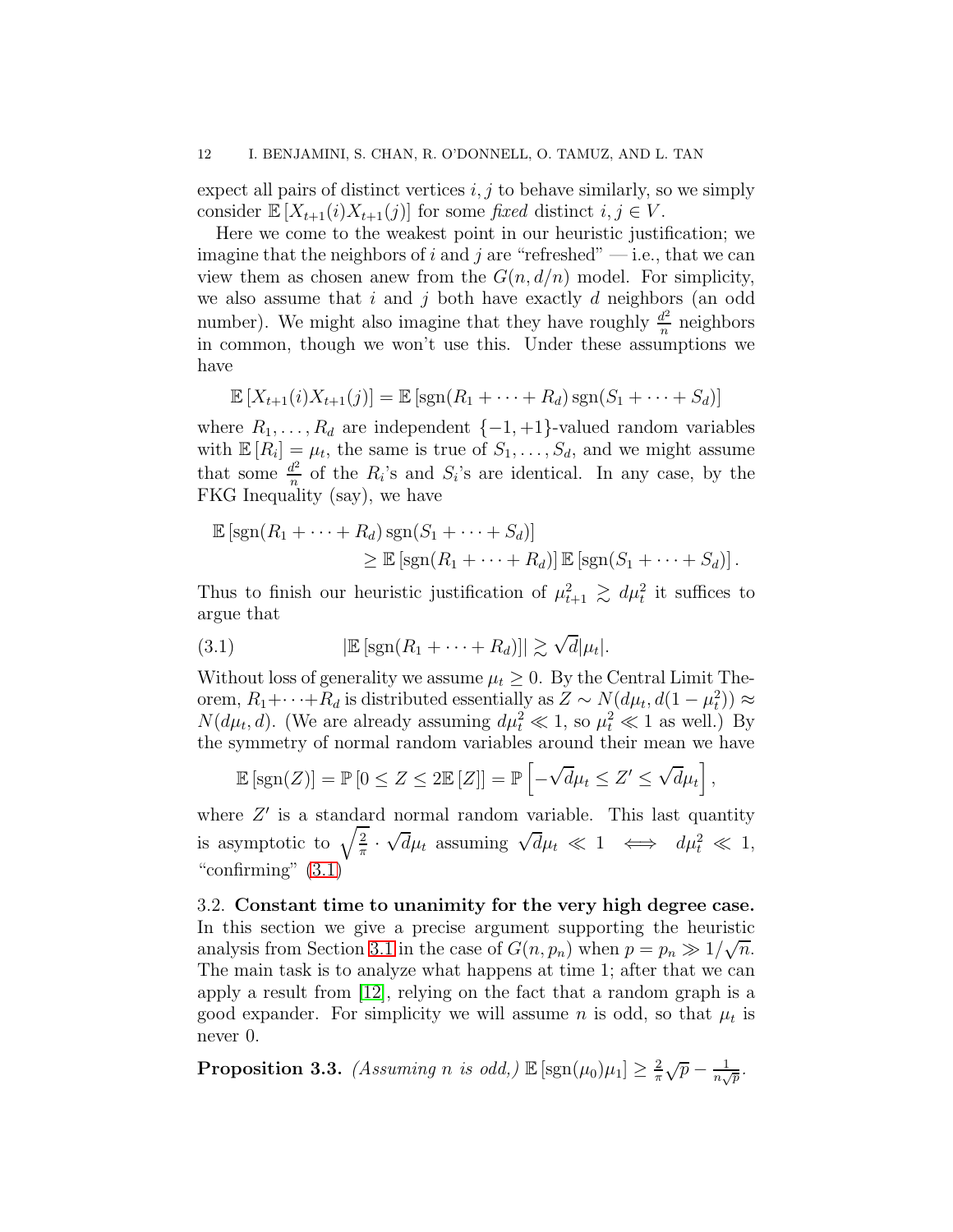*Proof.* We have  $\mathbb{E}[\text{sgn}(\mu_0)\mu_1] = \arg_{i \in V}[\text{sgn}(\mu_0)X_1(i)]$  and by symmetry the expectation is the same for all  $i$ . Let's therefore compute it for a fixed  $i \in V$ ; say,  $i = n$ . Now suppose we condition on vertex n having exactly d neighbors when the graph is chosen from  $G(n, p)$ . The conditional expectation does not depend on the identities of these neighbors; thus we may as well assume they are vertices  $1, \ldots, d$ . Writing  $X(j) = X_0(j)$  for brevity, we therefore obtain

$$
\mathbb{E} [\text{sgn}(\mu_0)\mu_1] = \sum_{d=0}^{n-1} \Pr[\text{Bin}(n-1, p) = d] \times \n\mathbb{E} [\text{Maj}_n(X(1), \dots, X(n))\text{Maj}_{d'}(X(1), \dots, X(d), X(n))].
$$

<span id="page-12-0"></span>Here  $d'$  denotes  $d$  when  $d$  is odd and  $d + 1$  when  $d$  is even, and  $\text{Maj}_k(x_1, \ldots, x_\ell)$  denotes  $\text{sgn}(x_1 + \cdots + x_k)$ . We can lower-bound the expectation in line [\(3.2\)](#page-12-0) using Fourier analysis; by Parseval's identity,

$$
(3.2) = \sum_{S \subseteq [n]} \widehat{\text{Maj}_n}(S) \widehat{\text{Maj}_{d'}}(S).
$$

By symmetry, the value of  $\widehat{\text{Maj}_k(S)}$  only depends on |S|; furthermore, it's well known that the sign of  $\widehat{\mathrm{Maj}_k}(S)$  depends only on |S| and not on  $k$  [\[14\]](#page-18-8). Thus all summands above are nonnegative so we obtain

$$
(3.2) \ge \sum_{|S|=1} \widehat{\text{Maj}_n}(S) \widehat{\text{Maj}_{d'}}(S).
$$

Finally, for odd k we have the explicit formula  $\widehat{\text{Maj}_k}(S) = \frac{2}{2^k} {k-1 \choose \frac{k-1}{2}} \geq$  $\sqrt{2/\pi}$  $\frac{\sqrt{2}}{\sqrt{k}}$  for any  $|S| = 1$ . Since the two majorities have exactly d' coordinates in common, we conclude

$$
(3.2) \ge d' \frac{\sqrt{2/\pi}}{\sqrt{n}} \frac{\sqrt{2/\pi}}{\sqrt{d'}} = \frac{2}{\pi} \sqrt{\frac{d'}{n}} \ge \frac{2}{\pi} \sqrt{\frac{d}{n}}.
$$

Putting this into the original identity we deduce

$$
\mathbb{E}\left[\text{sgn}(\mu_0)\mu_1\right] \geq \frac{2}{\pi} \frac{1}{\sqrt{n}} \mathbb{E}\left[\sqrt{\text{Bin}(n-1,p)}\right].
$$

We have the standard estimates<sup>[3](#page-12-1)</sup>

$$
\mathbb{E}\left[\sqrt{\text{Bin}(n-1,p)}\right] \ge \sqrt{(n-1)p} - \frac{1}{2\sqrt{(n-1)p}} \ge \sqrt{np} - 1.5/\sqrt{np}.
$$

<span id="page-12-1"></span> ${}^{3}$ For the first inequality see, e.g.,  ${\tt http://mathoverflow.net/questions/121411/expectation-of-square-2}$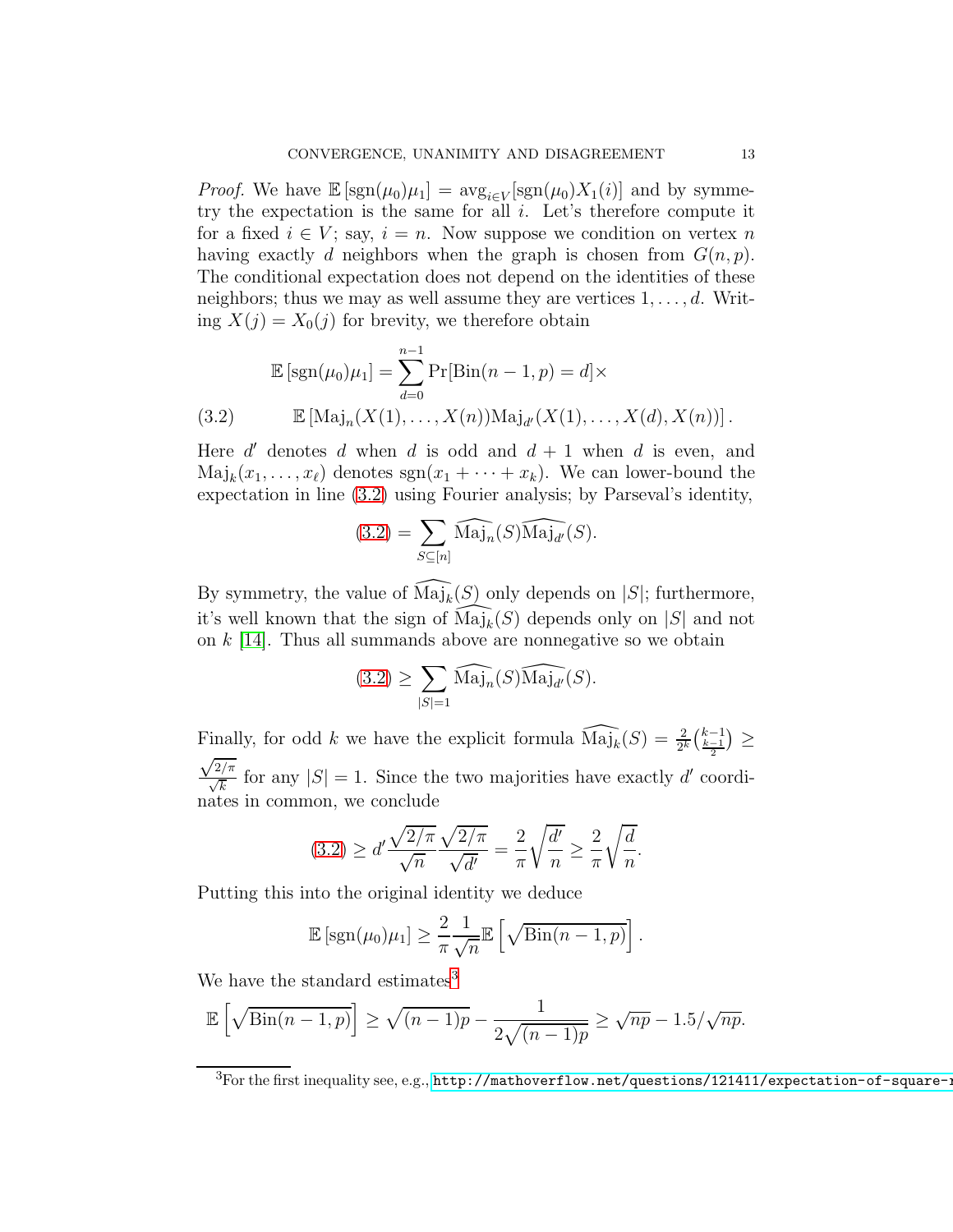Thus we finally obtain

$$
\mathbb{E}\left[\text{sgn}(\mu_0)\mu_1\right] \ge \frac{2}{\pi}\sqrt{p} - \frac{1}{n\sqrt{p}},
$$

as claimed.  $\Box$ 

<span id="page-13-1"></span>Proposition 3.4. We have

$$
\mathbb{E}\left[ (\text{sgn}(\mu_0)\mu_1)^2 \right] = \mathbb{E}\left[ \mu_1^2 \right] \leq p + \frac{3}{pn}.
$$

*Proof.* We have  $\mathbb{E}[\mu_1^2] = \frac{1}{n} + \arg_{i \neq j} {\mathbb{E}[X_1(i)X_1(j)]};$  by symmetry it therefore certainly suffices to show

(3.3) 
$$
\mathbb{E}\left[X_1(i)X_1(j)\right] \leq p + \frac{2}{pn}
$$

for some fixed pair of vertices  $i \neq j$ . Let us condition on the neighborhood structure of vertices i and j. Write  $X(j) = X_0(j)$  as in the proof of Proposition [3.3,](#page-11-2) and write  $N'_1 = \partial(i) \setminus \{j\}, N'_2 = \partial(j) \setminus \{i\}.$  Then

$$
\mathbb{E}\left[X_1(i)X_1(j)\right] = \mathbb{E}\left[\text{Maj}((X(k))_{k\in N_1})\cdot \text{Maj}((X(k))_{k\in N_2})\right]
$$

for some sets  $N'_1 \subseteq N_1 \subseteq N_1 \cup \{i, j\}$  and similarly  $N_2$ . Writing  $M =$  $N_1 \cap N_2$  and also  $\text{Maj}_N = \text{Maj}(X(r) : k \in N)$  for brevity, the above is equal to

$$
\mathbb{E}_{N_1,N_2,(X(k))_{k\in M}} \left[ \mathbb{E} \left[ \text{Maj}_{N_1} \middle| (X(k))_{k\in M} \right] \cdot \mathbb{E} \left[ \text{Maj}_{N_2} \middle| (X(k))_{k\in M} \right] \right]
$$
\n
$$
\leq \sqrt{\mathbb{E}_{N_1,N_2,(X(k))_{k\in M}} \left[ \mathbb{E} \left[ \text{Maj}_{N_1} \middle| (X(r))_{k\in M} \right]^2 \right]}
$$
\n
$$
\times \sqrt{\mathbb{E}_{N_1,N_2,(X(k))_{k\in M}} \left[ \mathbb{E} \left[ \text{Maj}_{N_2} \middle| (X(r))_{k\in M} \right]^2 \right]}
$$
\n(3.4)\n
$$
= \mathbb{E}_{N_1,N_2,(X(k))_{k\in M}} \left[ \mathbb{E} \left[ \text{Maj}_{N_2} \middle| (X(r))_{k\in M} \right]^2 \right],
$$

<span id="page-13-0"></span>where the inequality is Cauchy–Schwartz and the final equality is by symmetry of  $i$  with  $j$ .

To analyze [\(3.4\)](#page-13-0), suppose we condition on  $N_1$  and  $N_2$  (hence also  $M$ ). By symmetry, the conditional expectation depends only on  $|N_1| = n_1$ and  $|M| = m$ ; by elementary Fourier analysis [\[14\]](#page-18-8) it equals

$$
\sum_{S \subseteq [m]} \widehat{\text{Maj}_{n_1}}(S)^2 = \sum_{S \subseteq [n_1]} \frac{\binom{m}{|S|}}{\binom{n_1}{|S|}} \widehat{\text{Maj}_{n_1}}(S)^2
$$
  

$$
\leq \sum_{S \subseteq [n_1]} \left(\frac{m}{n_1}\right)^{|S|} \widehat{\text{Maj}_{n_1}}(S)^2 = \text{Stab}_{\frac{m}{n_1}}[\text{Maj}_{n_1}].
$$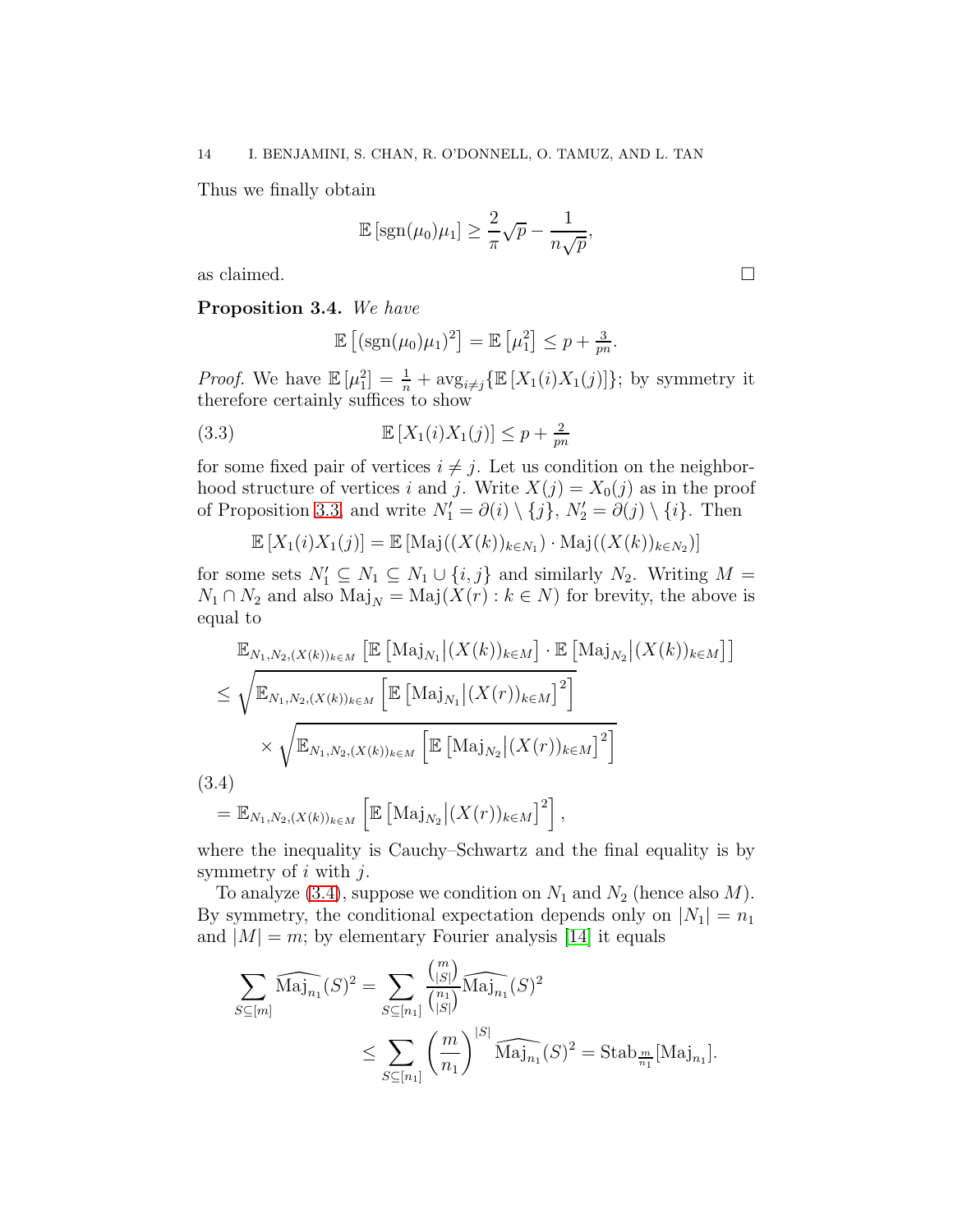Finally, we have the bounds [\[13\]](#page-18-10)

<span id="page-14-1"></span>
$$
\begin{aligned} \text{Stab}_{\frac{m}{n_1}}[\text{Maj}_{n_1}] &\leq \frac{m}{n_1},\\ \text{(3.5)} \qquad \text{Stab}_{\frac{m}{n_1}}[\text{Maj}_{n_1}] &\leq \frac{2}{\pi} \arcsin \frac{m}{n_1} + O\left(\frac{1}{\sqrt{1 - (m/n_1)^2}\sqrt{n}}\right). \end{aligned}
$$

Although the second bound here would save us a factor of roughly  $\frac{2}{\pi}$ , for simplicity we'll only use the first bound. It yields

$$
\mathbb{E}\left[X_1(i)X_1(j)\right] \leq \mathbb{E}\left[\frac{|M|}{|N_1|}\right].
$$

Each vertex in  $N_1 \setminus \{j\}$  has an (independent) probability p of being in M; as for j, we'll overestimate by assuming that if  $j \in N_1$  then it is always in  $M$  as well. This leads to

$$
\mathbb{E}\left[\frac{|M|}{|N_1|}\right] \leq p + \mathbb{E}\left[\frac{1}{|N_1|}\right].
$$

Finally, recall that  $|N_1|$  is distributed as  $\text{Bin}(n-1, p)$  rounded up to the nearest even integer. Thus (see, e.g., [\[6\]](#page-18-11))

$$
\mathbb{E}\left[\frac{1}{|N_1|}\right] \le \mathbb{E}\left[\frac{1}{(\text{Bin}(n-1, p) + 1)/2}\right] = \frac{2}{pn}(1 - (1-p)^n) \le \frac{2}{pn}.
$$

This completes the proof.

<span id="page-14-0"></span>**Proposition 3.5.** Assume  $n \ge n_0$  and  $p \ge \frac{c}{\sqrt{n}}$ , where  $n_0, c > 0$  are sufficiently large universal constants. Then  $\mathbb{P}\left[\text{sgn}(\mu_0)\mu_1 \geq .006\sqrt{p}\right] \geq .4004$ .

*Proof.* Write  $W = \text{sgn}(\mu_0)\mu_1$ . The "one-sided Chebyshev inequality" implies that

$$
\mathbb{P}\left[W \geq .01 \mathbb{E}\left[W\right]\right] \geq \frac{.99^2}{\frac{\mathbb{E}[W^2]}{\mathbb{E}[W]^2} + .99^2 - 1}.
$$

Combining Propositions [3.3,](#page-11-2) [3.4,](#page-13-1) we have

$$
\frac{\mathbb{E}[W^2]}{\mathbb{E}[W]^2} \le \frac{p + 3/(pn)}{(\frac{2}{\pi}\sqrt{p} - 1/(n\sqrt{p}))^2} \le \frac{\pi^2}{4} + O\left(\frac{1}{p^2n}\right).
$$
  
As  $\frac{.02}{\pi} > .006$  and  $\frac{.99^2}{\pi^2/4 + .99^2 - 1} > .4004$ , the claim follows.

For good expander graphs of degree d, the results of [\[12\]](#page-18-9) show that unanimity will be reached quickly if the global mean ever significantly  $\alpha$  and  $\alpha$  is  $\alpha$  and  $\alpha$  is the contracted density in the gross mean over signmentally have degree-pn graphs with a constant chance of global mean exceeding  $\Omega(\sqrt{p})$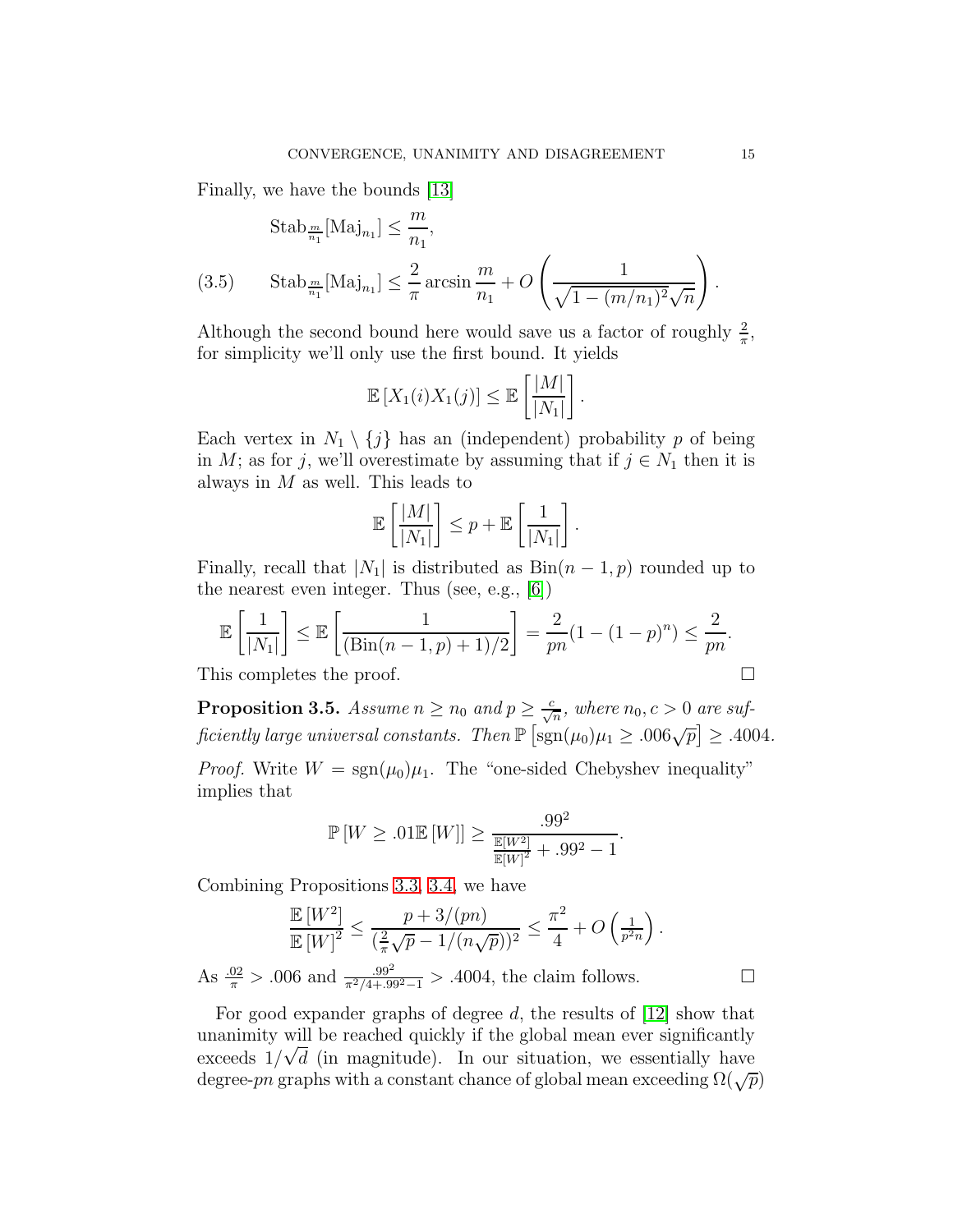at time 1. Consequently we are able to show convergence to unanimity provided  $p \gg 1/\sqrt{n}$ .

We'll need the following result, which is essentially Proposition 6.2 from [\[12\]](#page-18-9) (but slightly modified since we need not have perfectly regular graphs):

**Lemma 3.6.** Assume  $G = (V, E)$  satisfies the following form of the "Expander Mixing Lemma": for all  $A, B \subseteq V$ ,

$$
\left| E(A, B) - p|A||B| \right| \leq \lambda \sqrt{|A||B|},
$$

where  $E(A, B)$  denotes  $\#\{(u, v) \in E : u \in A, v \in B\}$ . Then if majority dynamics on G ever has  $\mu_t \geq |\alpha|$  then

$$
\#\{i \in V : X_{t+1}(i) = -\operatorname{sgn}(\mu_t)\} \le \frac{2\lambda^2}{\alpha^2 p^2 n}.
$$

To use this, we'll also need the following claim that follows easily from a result of Vu on the spectra of  $G(n, p)$  [\[16\]](#page-18-12).

**Lemma 3.7.** For  $G \sim G(n, p)$  with  $p \gg (\log n)^4/n$  and n high enough, the Expander Mixing Lemma holds for G with  $\lambda = 4\sqrt{np}$ , except with probability at most  $o(1)$ .

*Proof.* Let  $P_0$  be the (random) adjacency matrix of  $G$ , and let  $P$  be given by  $P = P_0 + D$ , where D is a random diagonal matrix whose each diagonal entry is one with probability  $p$  and zero otherwise.  $P$  can be thought of as the adjacency matrix of a graph  $G'$  which is obtained from  $G$  by adding each self-loop with probability  $p$ .

Let Q be the  $n \times n$  matrix whose entries are all equal to p. Then, since  $p \gg (\log n)^4/n$ , by [\[16\]](#page-18-12) it holds with high probability that

$$
|P - Q| \le 3\sqrt{np},
$$

where  $|\cdot|$  is here the  $L^2$  operator (spectral) norm. Equivalently, for any two vectors  $v, w \in \mathbb{R}^n$ ,

<span id="page-15-0"></span>(3.6) 
$$
|v^{\top}(P-Q)w| \leq 3\sqrt{np} \cdot |v||w|.
$$

Let  $A, B \subset V$  be any two subsets of vertices. Then the number of edges between  $A$  and  $B$  is given by

$$
E(A, B) = 1_A^T P_0 1_B = 1_A^T (P - D) 1_B = 1_A^T P 1_B - 1_A^T D 1_B.
$$

Now,  $1_A^{\dagger} D1_B$  is at most  $|A \cap B|$  and therefore, for *n* high enough it holds that  $1_A^\top D1_B \leq \sqrt{np|A||B|}.$ 

By [\(3.6\)](#page-15-0),

$$
|1_A^{\top} P 1_B - 1_A^{\top} Q 1_B| \leq 3\sqrt{np} |1_A||1_B| = 3\sqrt{np|A||B|}.
$$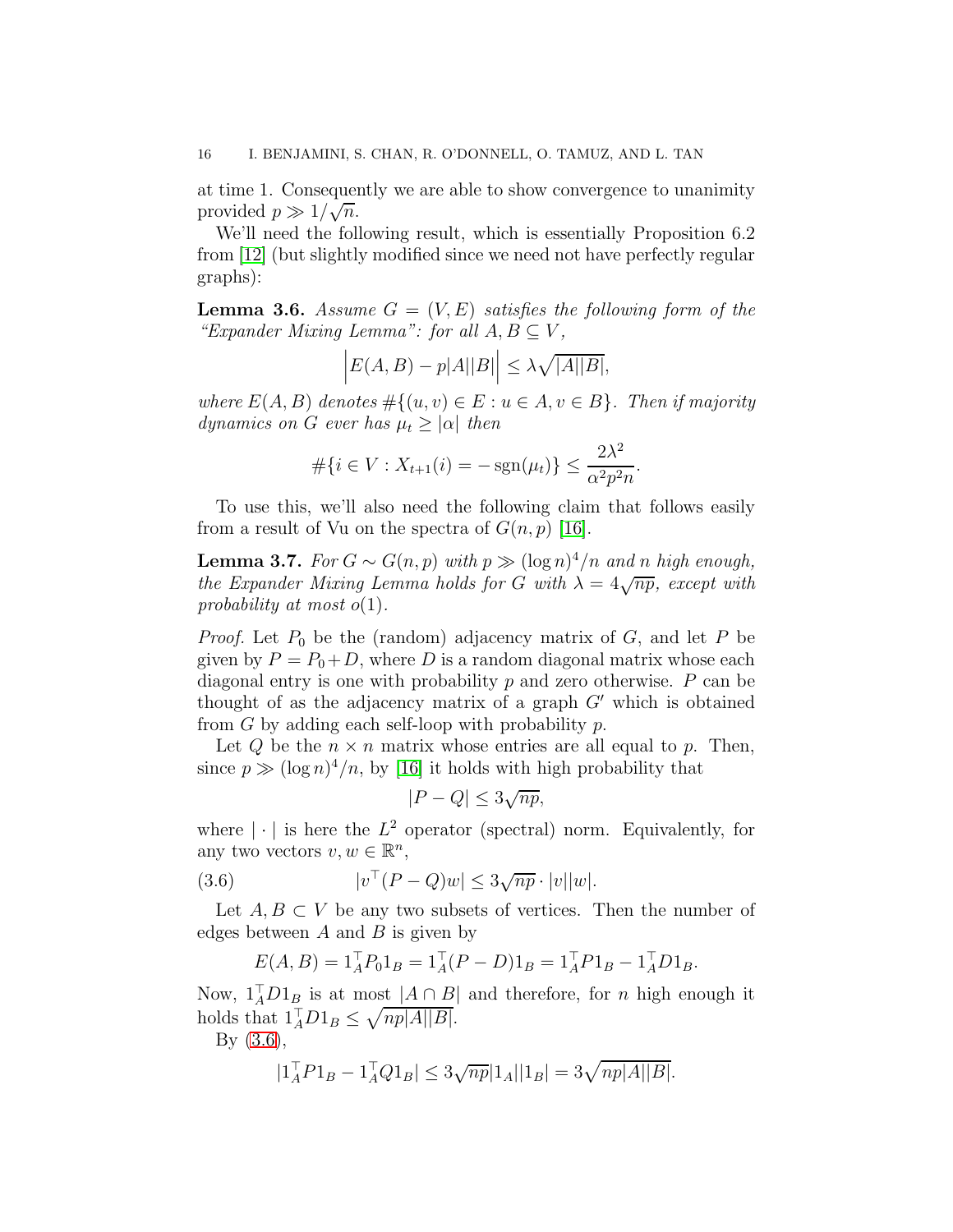Since  $1_A^{\dagger} Q 1_B = p|A||B|$ , with high probability

$$
\left| E(A, B) - p|A||B| \right| = |1_A^\top P 1_B - 1_A^\top D 1_B - 1_A^\top Q 1_B| \le 4\sqrt{np|A||B|}.
$$

Combining the previous two lemmas with Proposition [3.5](#page-14-0) we obtain:

<span id="page-16-0"></span>**Proposition 3.8.** Assume  $n \ge n_0$  and  $p \ge \frac{c}{\sqrt{n}}$ , where  $n_0, c > 0$  are sufficiently large universal constants. Then with probability at least .4003 we have

$$
\#\{i \in V : X_2(i) \neq \text{sgn}(\mu_0)\} \leq \frac{c}{p^2}.
$$

In  $G(n, p)$  (with  $p \gg 1/\sqrt{n}$ , say), almost surely each vertex has degree at least  $(p/2)n$ , which in turn exceeds  $2c/p^2$  if  $p > (4c/n)^{1/3}$ . Thus we may conclude:

**Theorem 3.9.** Assume  $n \ge n_0$  and  $p \ge cn^{-1/3}$ , where  $n_0, c > 0$  are sufficiently large universal constants. Then with probability at least .4 over the choice of  $G \sim G(n, p)$  and the initial opinions, the vertices unanimously hold opinion  $sgn(\mu_0)$  at time 3.

In case  $n^{-1/2} \ll p \lesssim n^{-1/3}$  we need an extra time period. By assuming  $p \gg n^{-1/2}$ , the right-hand side in Proposition [3.8](#page-16-0) can be made smaller than any desired positive constant. Then applying the two lemmas again we obtain:

**Proposition 3.10.** Assume  $n \ge n_0$  and  $p \ge \frac{c}{\sqrt{n}}$ , where  $n_0, c > 0$ are sufficiently large universal constants. Then with probability at least .4002 we have

$$
\#\{i \in V : X_3(i) \neq \text{sgn}(\mu_0)\} \leq \frac{c}{p}.
$$

Now we can finish as in the case of  $p \gg n^{-1/3}$ ; we get:

**Theorem** [\(2\)](#page-3-1). Assume  $n \ge n_0$  and  $p \ge cn^{-1/2}$ , where  $n_0, c > 0$  are sufficiently large universal constants. Then with probability at least .4 over the choice of  $G \sim G(n, p)$  and the initial opinions, the vertices unanimously hold opinion  $sgn(\mu_0)$  at time 4.

As a final remark, when  $p = o(1)$  we can (with slightly more effort) improve the probability bound of .4 to any constant smaller than  $2/\pi \approx$ .6366 by using [\(3.5\)](#page-14-1).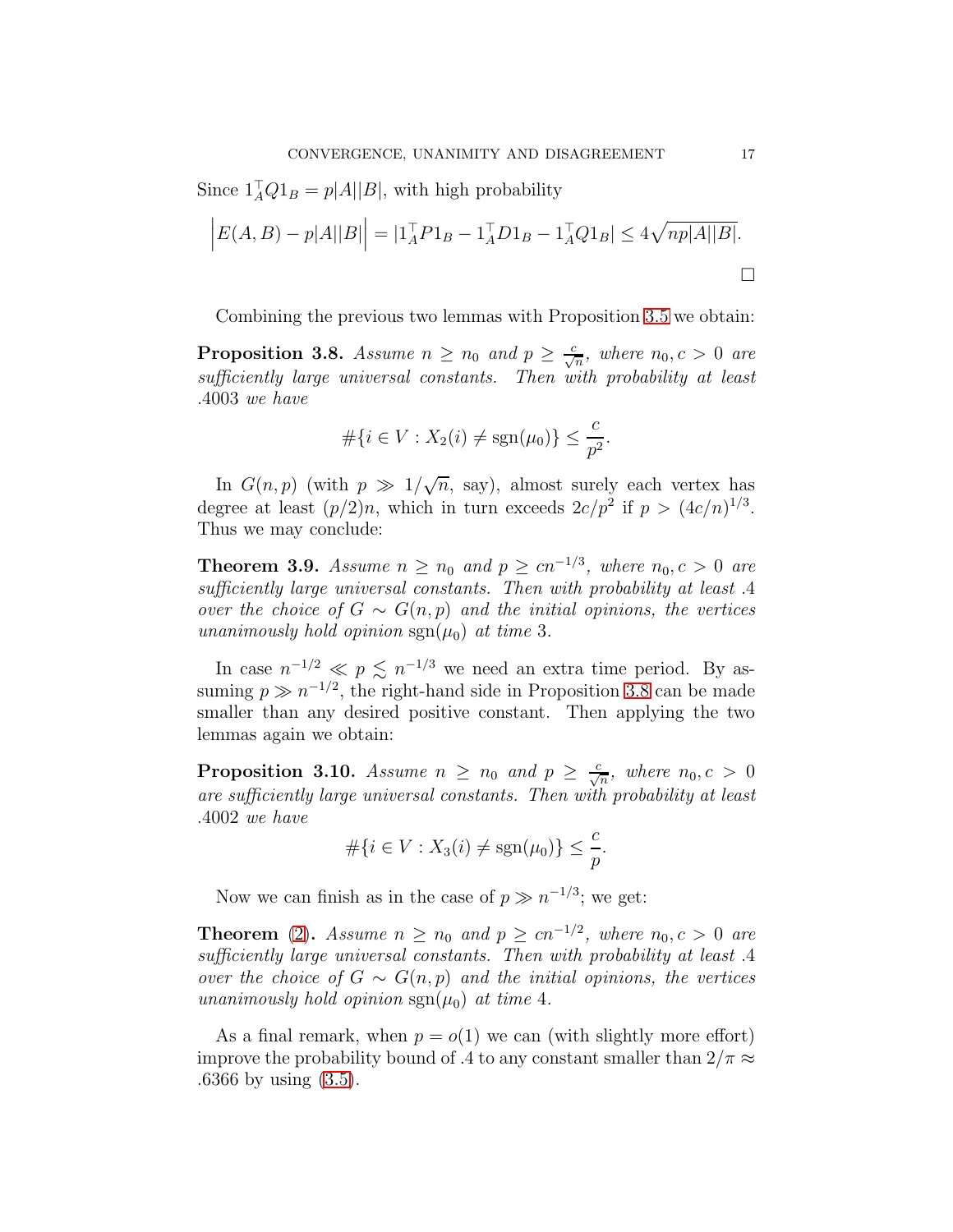# 4. MAJORITY DYNAMICS ON  $R(n, d)$

<span id="page-17-0"></span>**Proposition 4.1.** Let  $G_n$  be drawn from  $R(n, 4)$ , or be a sequence of 4-regular expanders with growing girth. Choose the initial opinions independently with probability  $1/3 < p < 2/3$ . Then, with high probability, unanimity is not reached at any time.

Note that Theorem [3](#page-3-2) is rephrasing of this proposition.

Proof. Consider a growing sequence of d-regular expanders with girth growing to infinity, denoted by  $G_n$ . By [\[3\]](#page-18-13), p-Bernoulli percolation will contains a unique giant component of size proportional to  $G_n$ , provided  $p > 1/(d-1)$ . The same holds for random d-regular graphs. In particular if  $d = 4$  and  $1/3 < p < 2/3$  an open giant component and a closed giant component will coexist.

Since  $d = 4$  is even, we take majorities over the four neighbors and the vertex itself, as we explain above. To show that with high probability unanimity is not reached on these graphs, it is enough then to show that the giant component of 1/2-Bernoulli percolation contains cycles. The opinions on the cycles will not change in the process of majority dynamics, since each node will have three (including itself) neighbors on the cycle with which it agrees.

To see this, perform the percolation in two stages: first carry out  $(p \epsilon$ )-Bernoulli percolation (such that  $1/3 < p - \epsilon$ ), and then sprinkle on top of it an independent  $\epsilon$ -Bernoulli percolation. If the first percolation already contains a cycle we are done. Otherwise the giant component is a tree.

Pick an edge of the random giant tree that splits the tree to two parts, so that each part has size at least 1/4 of the tree. Denote these two parts by A and B. As in the uniqueness proof of [\[3\]](#page-18-13), since  $G_n$  is an expander and A and B has size proportional to the size of  $G_n$ , there are order  $\Theta(n)$  disjoint paths of length bounded by a function depending only on the expansion. Thus the  $\epsilon$ -sprinkling connects A and B with order  $\Theta(n)$  disjoint open paths, creating many cycles with probability tending to 1 with n, and we are done.

# <span id="page-17-1"></span>**REFERENCES**

- <span id="page-17-2"></span>[1] David Aldous and Russell Lyons, Processes on unimodular random networks, Electronic Journal of Probability  $12$  (2007), no. 54, 1454–1508. MR2354165 (2008m:60012)
- <span id="page-17-3"></span>[2] David Aldous and J. Michael Steele, The objective method: probabilistic combinatorial optimization and local weak convergence, Probability on discrete structures, 2004, pp. 1–72. MR2023650 (2005e:60018)